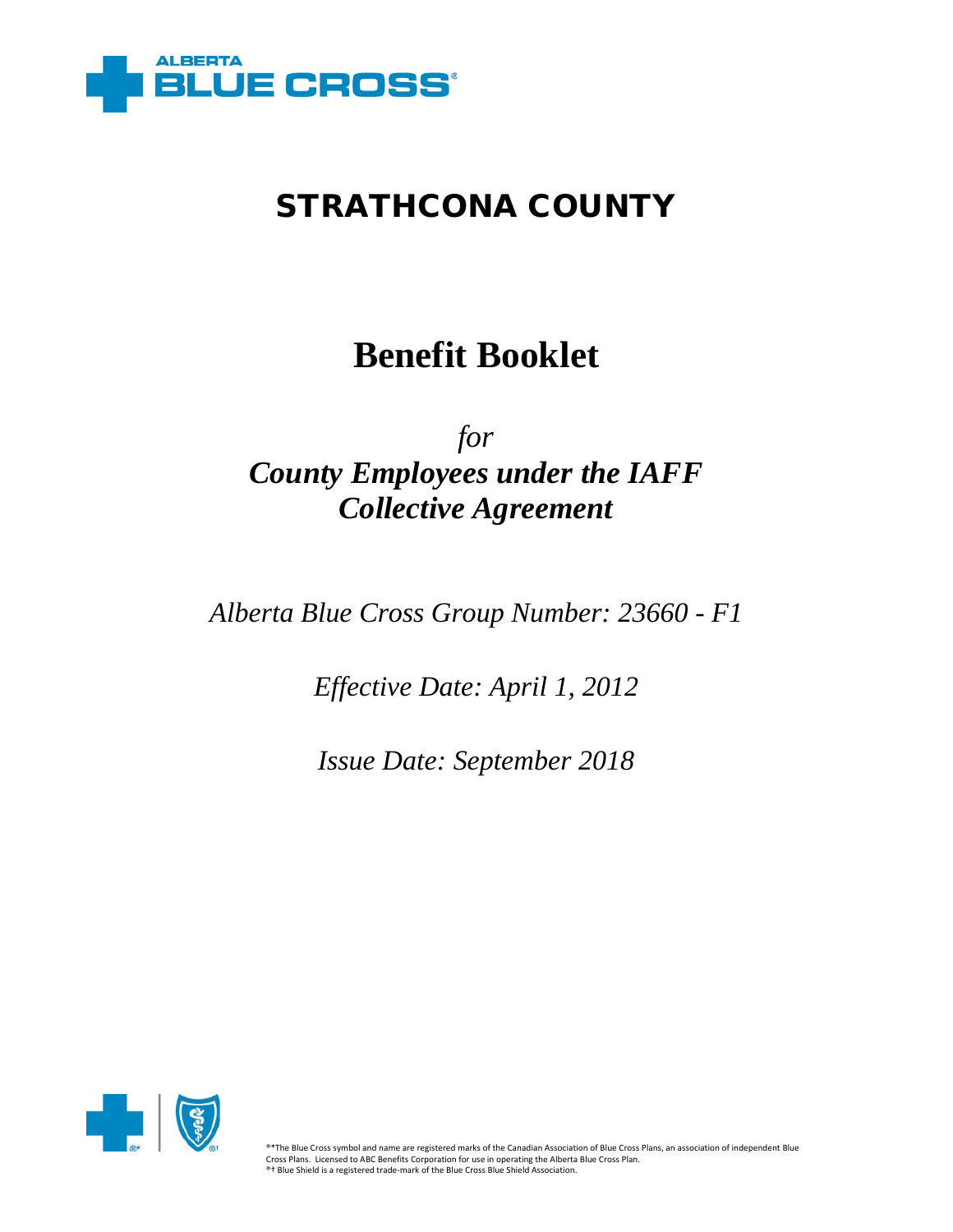### **Responsibilities**

*Your benefits plan is unique to your employer. Please read this booklet to familiarize yourself with the coverage on your plan. Remember that the provisions of your benefit plan may be different from those of another employer benefits plan*

### **YOUR BENEFITS ARE A VALUABLE PART OF YOUR COMPENSATION**

### **Your Responsibilities**

- Before visiting a service provider, check the Alberta Blue Cross member services site to determine if the provider is listed as 'ineligible' because of non-compliance with benefit-claiming standards
- Ask questions of your service provider to ensure they are licensed / registered with the appropriate Albertan or Canadian regulatory body for their profession. (More details in your Alberta Blue Cross benefit booklet)
- Preventing fraud and benefit plan abuse starts with you. Protect yourself and your benefits against fraud and benefit plan abuse by being a smart consumer.

### **Why You Should Care**

- Purchases from ineligible providers may result in claim denial; leaving you out-of-pocket for the entire cost
- Benefit plan fraud and abuse may result in higher premiums or reduced benefits.
- Doing your part to help reduce benefit plan fraud and abuse will help ensure your benefits are there when you need them – at a cost you can afford.

### **Fraud versus Abuse**

- Fraud is the intentional submission of false or misleading information for the purpose of financial gain.
- Abuse occurs when a service provider or consumer exploits the plan provisions or the health profession's guidelines. This includes overbilling for services, providing treatment when it is not necessary, overusing services, or returning items after the plan has reimbursed the costs.
- Abuse can be just as expensive and costly as fraud.

### **Some Ways You Can Help Protect Your Benefit Plan**

- Make sure your service provider is licensed / registered with the appropriate regulatory body.
- Even if your provider is licensed / registered, from time to time, eligibility is revoked for providers who have exhibited potentially irregular claiming activities. Check the Alberta Blue Cross member services site to view the list of providers that are now considered ineligible due to non-compliance with benefit-claiming standards.
- Never sign a blank claim form. These can be used to submit fraudulent claims in your name. Inform Alberta Blue Cross (in confidence) of any provider who asks you to pre-sign blank claim forms.

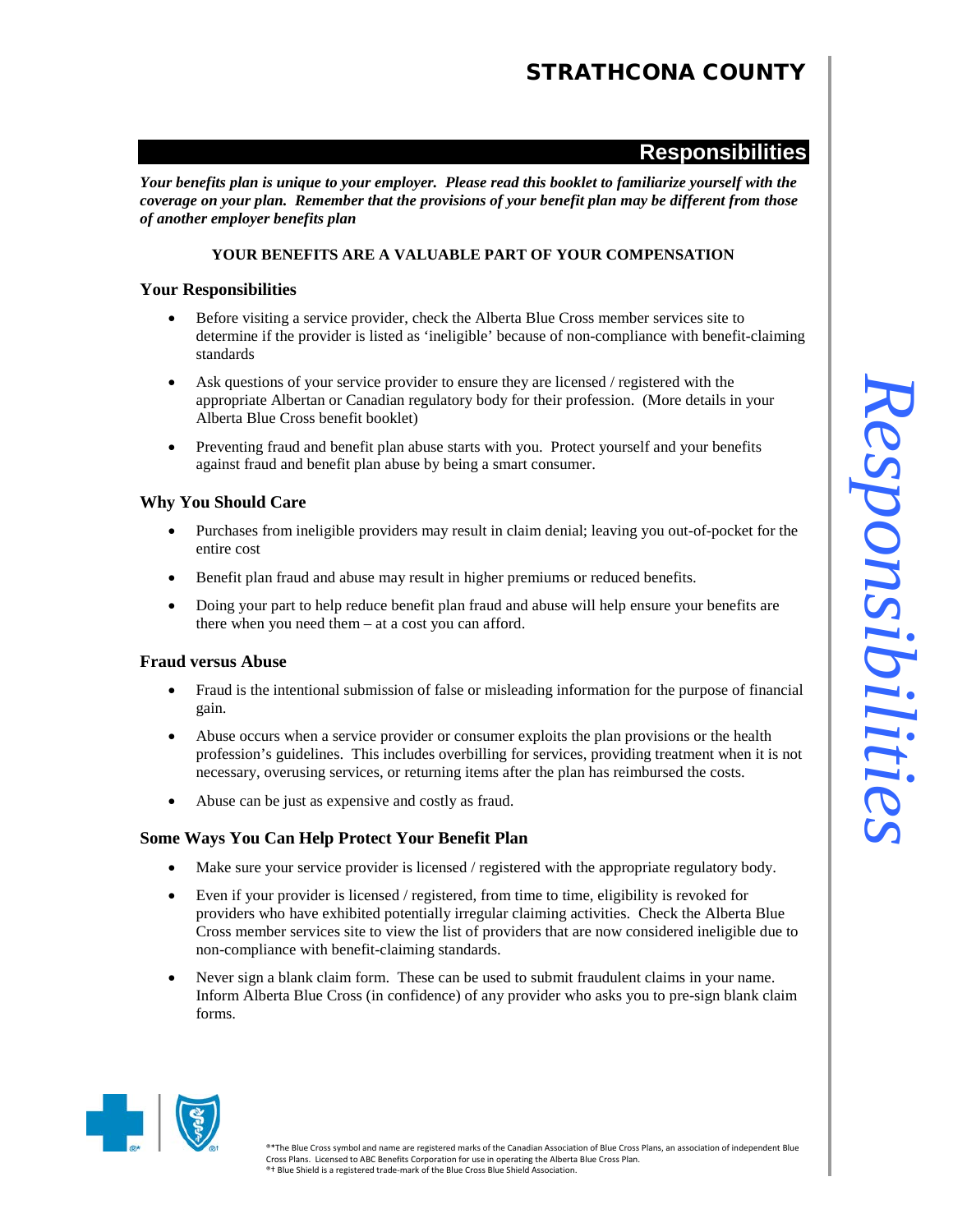- Be sure the services and products you receive are medically necessary. Ask your provider if the same treatment would be used or product recommended if you didn't have benefit coverage.
- Review your Benefits Statement to ensure the information is correct; reflecting services actually received and the charges you were expecting. This is especially important when you have assigned your benefits to be paid directly to the provider. If you have any questions about the information on your benefits statement, please call Alberta Blue Cross.
- Beware of "too good to be true" offers. Find out why a provider is waiving your deductible or co-pay and don't accept 'free gifts' in exchange.

### **What To Do If You Suspect Fraud or Benefit Plan Abuse**

- If you suspect any potential fraud or benefit plan abuse, or any other improprieties which may be related to fraudulent activity, please contact the Alberta Blue Cross fraud hotline toll-free at 1- 866-441-8477 or email fraudtips@ab.bluecross.ca
- All information will be kept strictly confidential, including your identity.
- You are accountable and play a role in protecting your benefit plan. Alberta Blue Cross has comprehensive measures in place to detect and prosecute fraud and plan abuse. If it's found through review that you knowingly participated in fraudulent activity without reporting it to Alberta Blue Cross, you may face charges.

For additional information about fraud prevention, please visit ab.bluecross.ca/aboutus/fraud-prevention

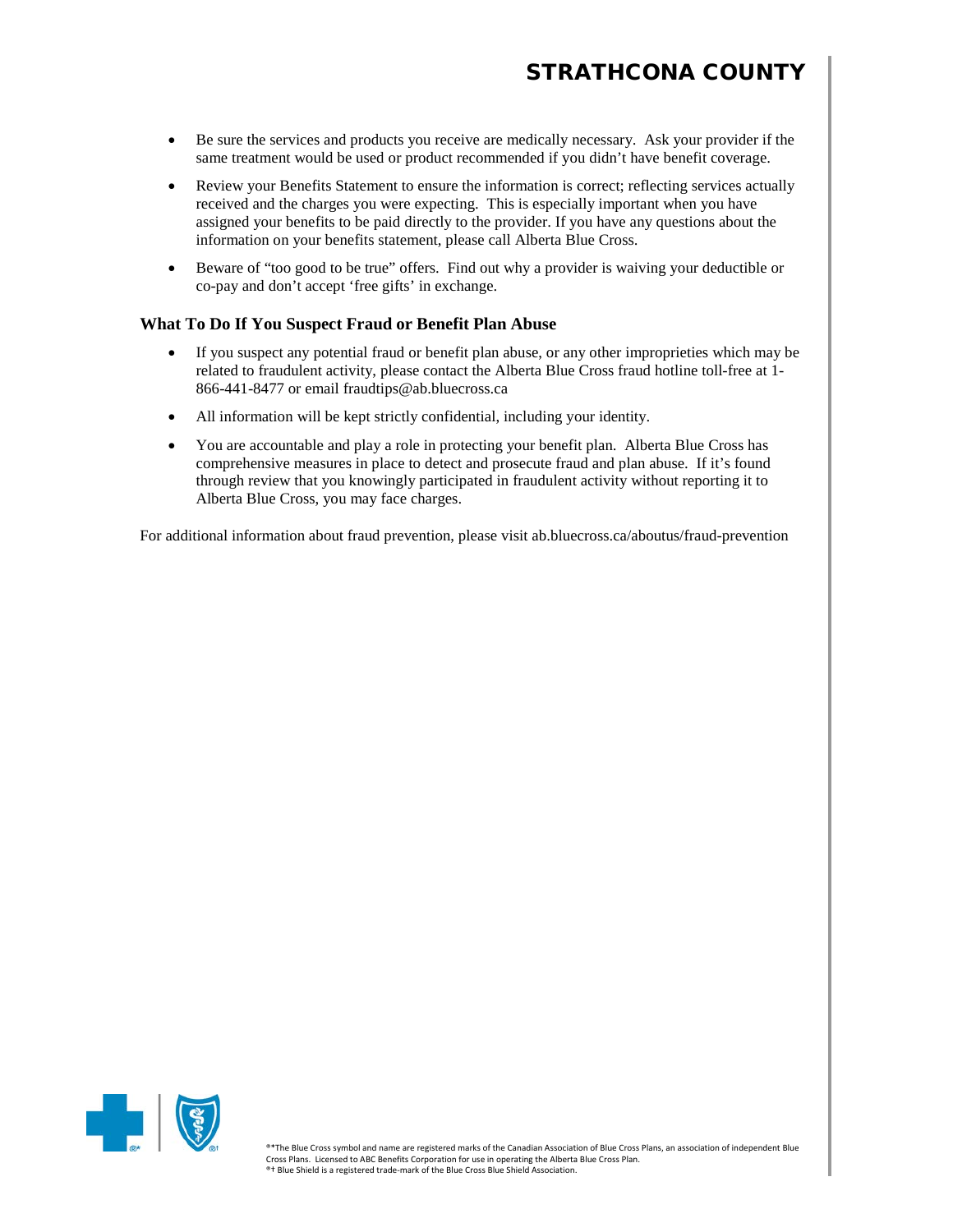**Alberta Blue Cross Group Number:** 23660 - F1 **Effective Date:** April 1, 2012

**Employee Classification:** All benefit-eligible Employees under the IAFF Collective Agreement **Termination of Benefits:** Benefit Coverage terminates the exact date of the

earlier of retirement, termination of benefit-eligible employment or age 65.

**Maximum:** A combined maximum of \$1,000,000 per Participant each Benefit Year applies to all Benefits, excluding Out of Province Emergency Travel Benefits.

> Out of Province Emergency Travel Benefits are subject to a \$5,000,000 Canadian maximum per Participant, per incident.

# **Schedule of Benefits**

### **Health and Dental Benefits**

Administered by: Alberta Blue Cross

### **Health Benefits**

Prescription Drugs Hospital Extended Health Out of Province Emergency Travel

### **Dental Benefits**

Basic Extensive **Orthodontic** 

### **Wellness Spending Account**

### **Benefit Year**

January 1st - December 31st

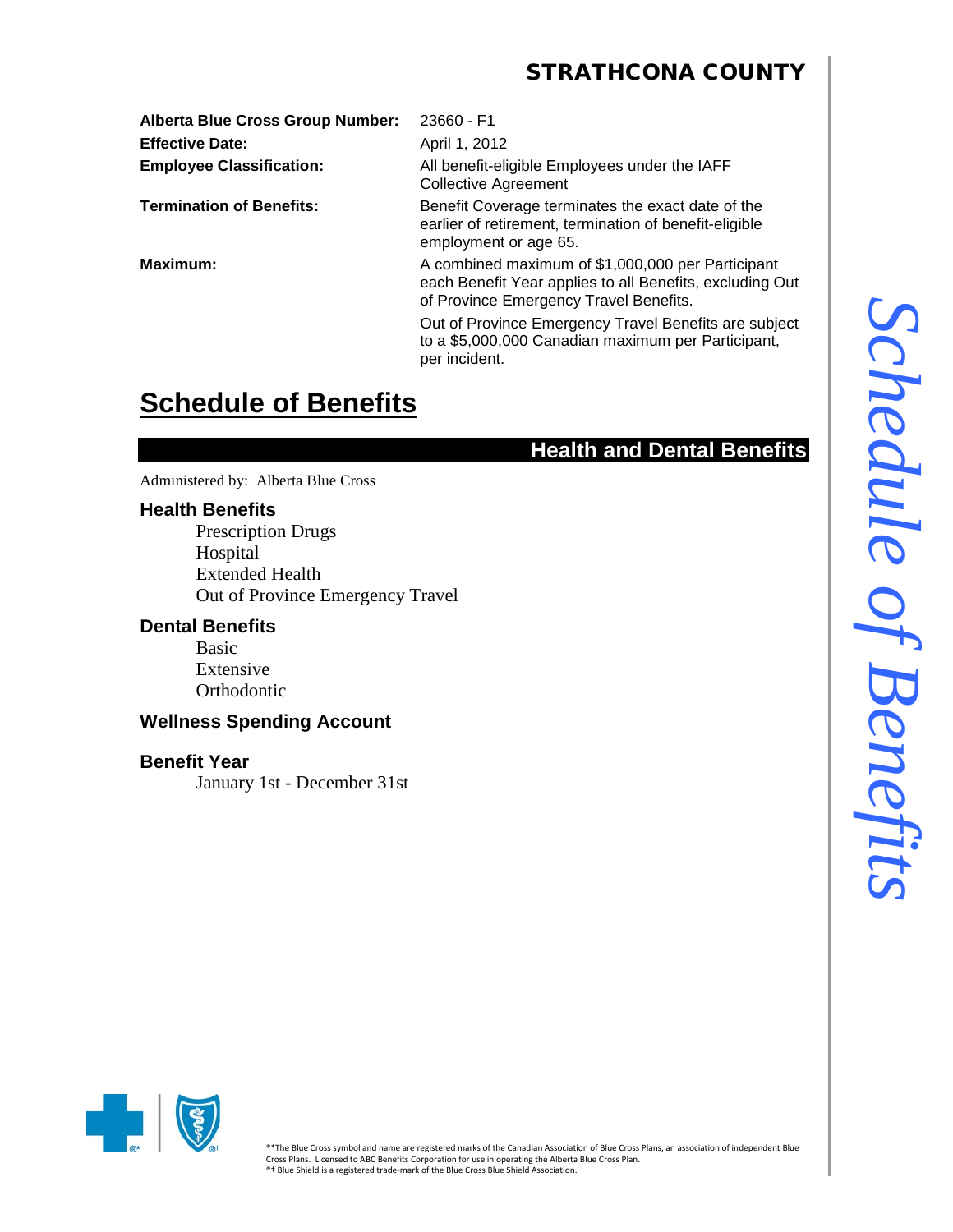# **Summary of Benefits**

### **Extended Health and Dental Benefits**

### **Extended Health Plan**

| <b>Prescription Drug Benefits</b>      |                                                                                                                                                                                                                                                                                                                                      |
|----------------------------------------|--------------------------------------------------------------------------------------------------------------------------------------------------------------------------------------------------------------------------------------------------------------------------------------------------------------------------------------|
| <b>Payment Basis:</b>                  | Direct Bill                                                                                                                                                                                                                                                                                                                          |
| Co-payment:                            | 100%                                                                                                                                                                                                                                                                                                                                 |
| <b>Eligible Drugs:</b>                 | Drugs defined as Eligible Drugs in the current<br>Alberta Blue Cross Drug Benefit List®                                                                                                                                                                                                                                              |
| <b>Generic Pricing:</b>                | Applied                                                                                                                                                                                                                                                                                                                              |
| <b>Prescription Substitution:</b>      | If the prescription contains a written direction from a<br>Health Care Professional that, due to medical<br>reasons, the prescribed drug or medicine is not to be<br>substituted with another product and the drug or<br>medicine is a covered expense under this benefit, the<br>eligible cost of the prescribed product is covered |
| <b>Maintenance Medication Program:</b> | Included                                                                                                                                                                                                                                                                                                                             |
| <b>Allergy Serums:</b>                 | Included                                                                                                                                                                                                                                                                                                                             |
| <b>Contraceptive Drugs:</b>            | Included                                                                                                                                                                                                                                                                                                                             |
| <b>Diabetic Supplies:</b>              | Included                                                                                                                                                                                                                                                                                                                             |
| <b>Fertility Drugs:</b>                | Excluded                                                                                                                                                                                                                                                                                                                             |
| <b>Sexual Dysfunction Products:</b>    | Excluded                                                                                                                                                                                                                                                                                                                             |
| <b>Smoking Cessation Products:</b>     | \$400 Lifetime per Participant                                                                                                                                                                                                                                                                                                       |
| Vaccines:                              | Included                                                                                                                                                                                                                                                                                                                             |
| <b>Weight Loss Products:</b>           | Excluded                                                                                                                                                                                                                                                                                                                             |

\* Selected drugs may be considered for coverage through a special authorization process. This is a process where a Health Care Professional requests coverage for medications as it pertains to their patient's condition. The list of drugs and their clinical criteria for coverage are specified in the current Alberta Blue Cross Drug Benefit List.

® Registered mark of the Canadian Association of Blue Cross Plans, an association of independent Blue Cross Plans. Licensed to ABC Benefits Corporation for use in operating the Alberta Blue Cross Plan.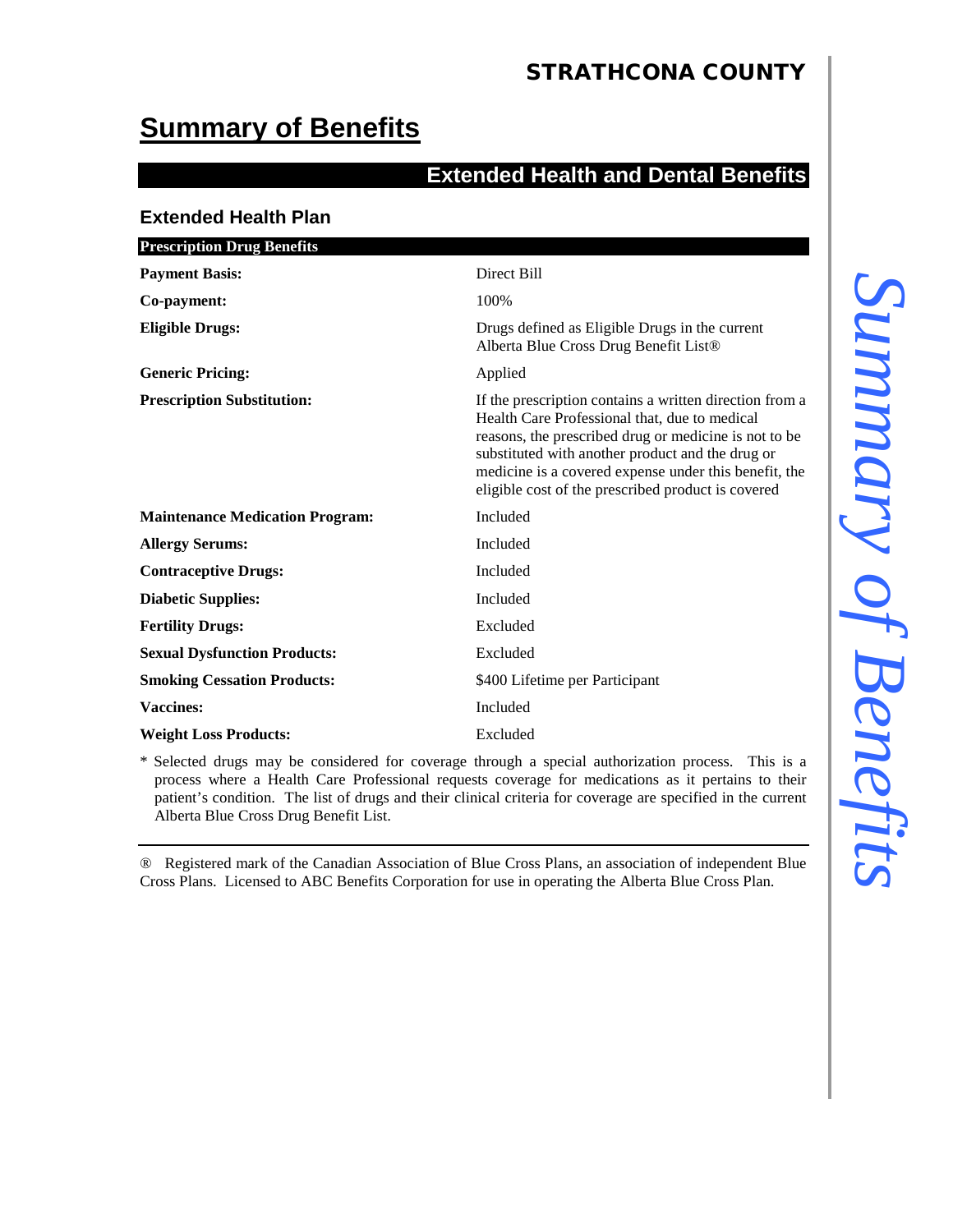#### **Definitions**

- 1. **Alberta Blue Cross Drug Benefit List:** A listing created and varied from time to time and published by Blue Cross which contains the drugs, drug products and their respective restrictions, limitations and other criteria, defined as Benefits under this Contract.
- 2. **Eligible Drugs:** Drugs defined as Eligible Drugs in the current Alberta Blue Cross Benefit List.
- 3. **Fertility Products:** Drugs with at least one Health Canada indication for treatment of infertility, as defined by Blue Cross.
- 4. **Generic Price:** The maximum unit price as determined by Blue Cross that will be paid for a drug product (whether it is a brand or generic product) within a grouping. Groupings are determined by Blue Cross.
- 5. **Generic Products:** Generic drug products contain the same active ingredients, in the same amounts and comparable dosage form as a corresponding product.
- 6. **Maintenance Medication Program:** Once a Participant is established on select medications or drugs, the maintenance medication program requires quantities of 90 to 100 days to be filled or dispensed. When select medications or drugs are filled or dispensed for less than 90 days the full dispensing fee cost will be charged to the Participant.
- 7. **Sexual Dysfunction Products:** Drugs with at least one Health Canada indication for treatment of sexual dysfunction, as defined by Blue Cross.
- 8. **Smoking Cessation Products:** Drugs with at least one Health Canada indication for smoking cessation, as defined by Blue Cross.
- 9. **Vaccines:** Drugs with at least one Health Canada indication for use as a vaccine as defined by Blue Cross.
- 10. **Weight Loss Products:** Drugs with at least one Health Canada indication for weight loss, as defined by Blue Cross.

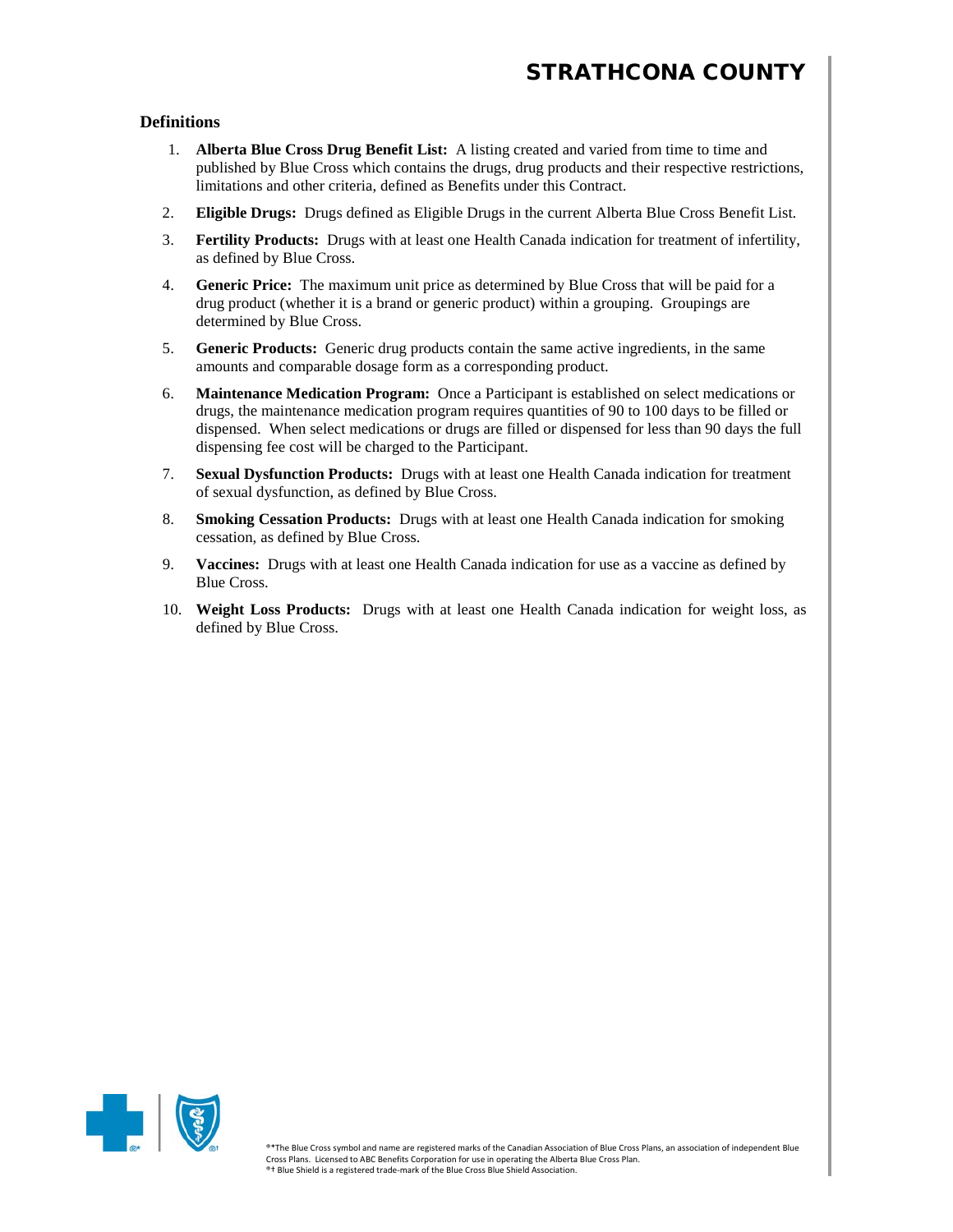| <b>Hospital Benefits</b>        |                                                                                                                                |
|---------------------------------|--------------------------------------------------------------------------------------------------------------------------------|
| Co-payment:                     | 100%, unless otherwise indicated                                                                                               |
| <b>Semi-Private Rooms:</b>      | Direct payment basis                                                                                                           |
| <b>Long Term Care Facility:</b> | \$1,000 per Participant each Benefit Year for Semi-<br>Private and Private room accommodation                                  |
| <b>Out of Canada:</b>           | 50%<br>Co-payment                                                                                                              |
| Referred Services               | Active treatment care in a Semi-Private Room in a<br>Hospital located out of Canada. Treatment must be<br>available in Canada. |
|                                 | \$3,000 per Participant in a 3 year period combined<br>with Medical Care Out of Canada (Referred<br>Services).                 |
|                                 |                                                                                                                                |

### **Definitions**

- 1. **Hospital**: An institution located in Canada which is licensed and operates under any federal or provincial health insurance act or law, with facilities to provide active in-patient treatment and care. The term hospital, as used in this Contract, shall not include a rehabilitation hospital, rest facility, nursing home, convalescent home, health spa, hospice, clinic or institutions to treat substance abuses.
- 2. **Long Term Care**: The care provided to the Participant for long term or chronic illnesses in an auxiliary hospital, long term care facility or a publicly funded general active treatment hospital located in Canada.
- 3. **Private Room**: A room in a Hospital facility which holds only 1 bed.
- 4. **Semi-Private Room**: A room in a Hospital facility which holds only 2 beds.

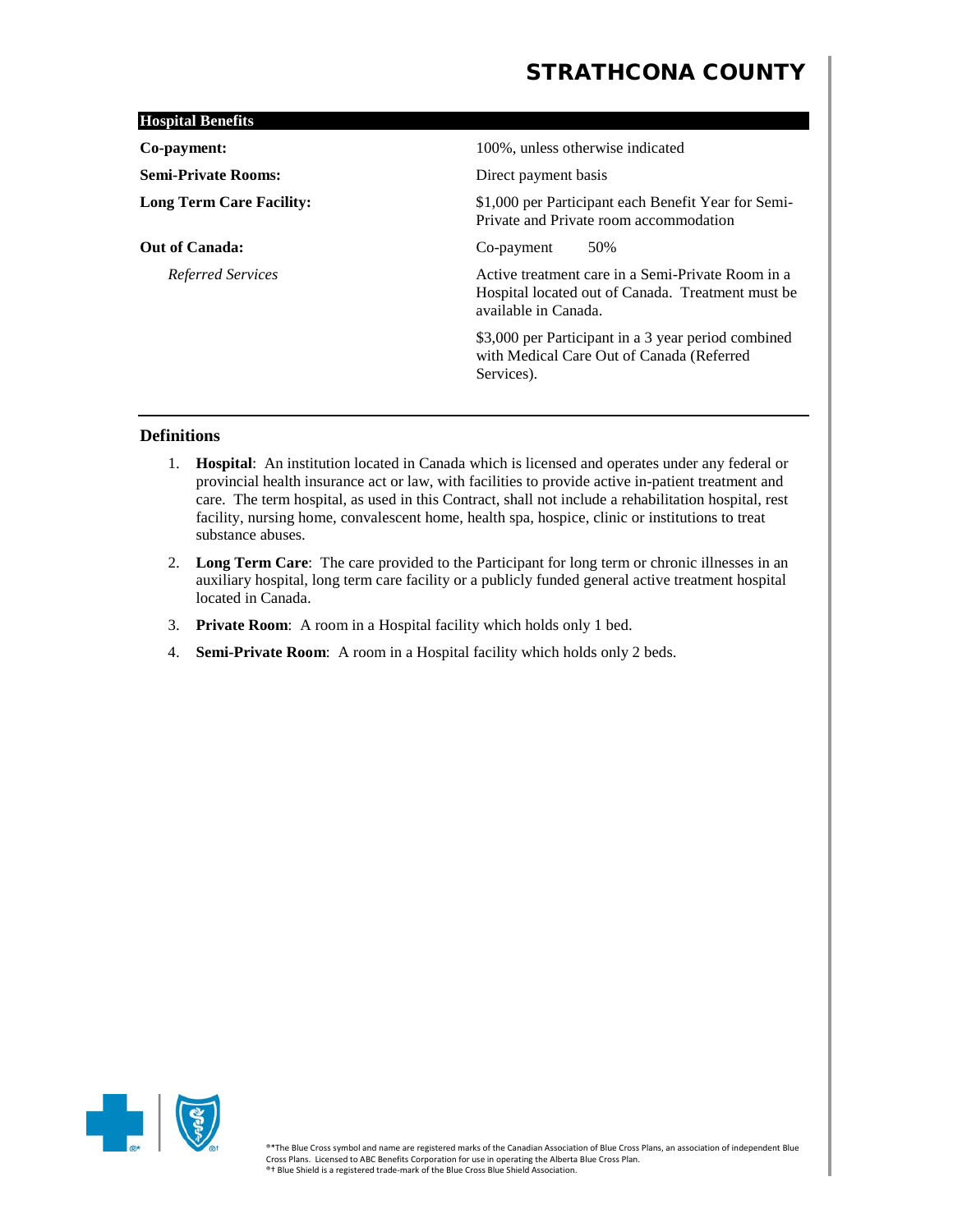### **Extended Health Benefits**

### **Definitions**

**Health Care Professional:** A person currently licensed, certified, or registered to practice a profession by the appropriate licensing, certification or registration authority in the jurisdiction where the care or services are provided or, where no such authority exists, has a certificate of competency from the professional body which establishes standards of competence and conduct for the profession, and is acting within the scope of that license.

*\* Indicates that Benefits must be purchased on the written order of a Health Care Professional*

| Co-payment:                                                         | 100%, unless otherwise indicated                                                                                                                                                                                                |
|---------------------------------------------------------------------|---------------------------------------------------------------------------------------------------------------------------------------------------------------------------------------------------------------------------------|
| <b>Accidental Dental:</b>                                           | \$2,000 per Participant per accident for repair,<br>extraction and/or replacement of natural teeth                                                                                                                              |
| <b>Ambulance Services:</b>                                          |                                                                                                                                                                                                                                 |
| <b>Ground Ambulance</b>                                             | To a maximum set in the current Blue Cross<br>schedule of ambulance rates                                                                                                                                                       |
| Air Ambulance                                                       | In the event normal ground transportation is not<br>available or in the best medical interest of the<br>Participant                                                                                                             |
| *Braces:                                                            | Custom fitted braces which incorporate a rigid<br>support of metal or plastic, including but not limited<br>to knee braces and leg braces                                                                                       |
| *Custom Made Foot Orthotics:                                        | 2 pair per Participant each Benefit Year                                                                                                                                                                                        |
|                                                                     | Foot orthotics must be dispensed by a duly<br>licensed/registered podiatrist, chiropodist,<br>physiotherapist, chiropractor, pedorthist or orthotist;<br>and claim must include a fabrication form completed<br>by the provider |
| <b>Eye Glasses or Contact Lenses</b><br>following Cataract Surgery: | If a Participant requires eye glasses or contact lenses<br>immediately following cataract surgery please<br>contact your HR Benefits Administrator                                                                              |
| *Home Nursing Care:                                                 | \$10,000 per Participant in any 3 year period                                                                                                                                                                                   |
| *Hospital Beds:                                                     | \$1,850 Lifetime per Participant                                                                                                                                                                                                |
| Ileostomy, Colostomy, Urinary<br><b>Catheters and Supplies:</b>     | \$1,200 per Participant each Benefit Year                                                                                                                                                                                       |
| *Manual Wheelchairs:                                                | Included                                                                                                                                                                                                                        |
| <b>Mastectomy Prosthesis:</b>                                       | Included                                                                                                                                                                                                                        |
| <b>Supporting Brassiere</b>                                         | Included                                                                                                                                                                                                                        |

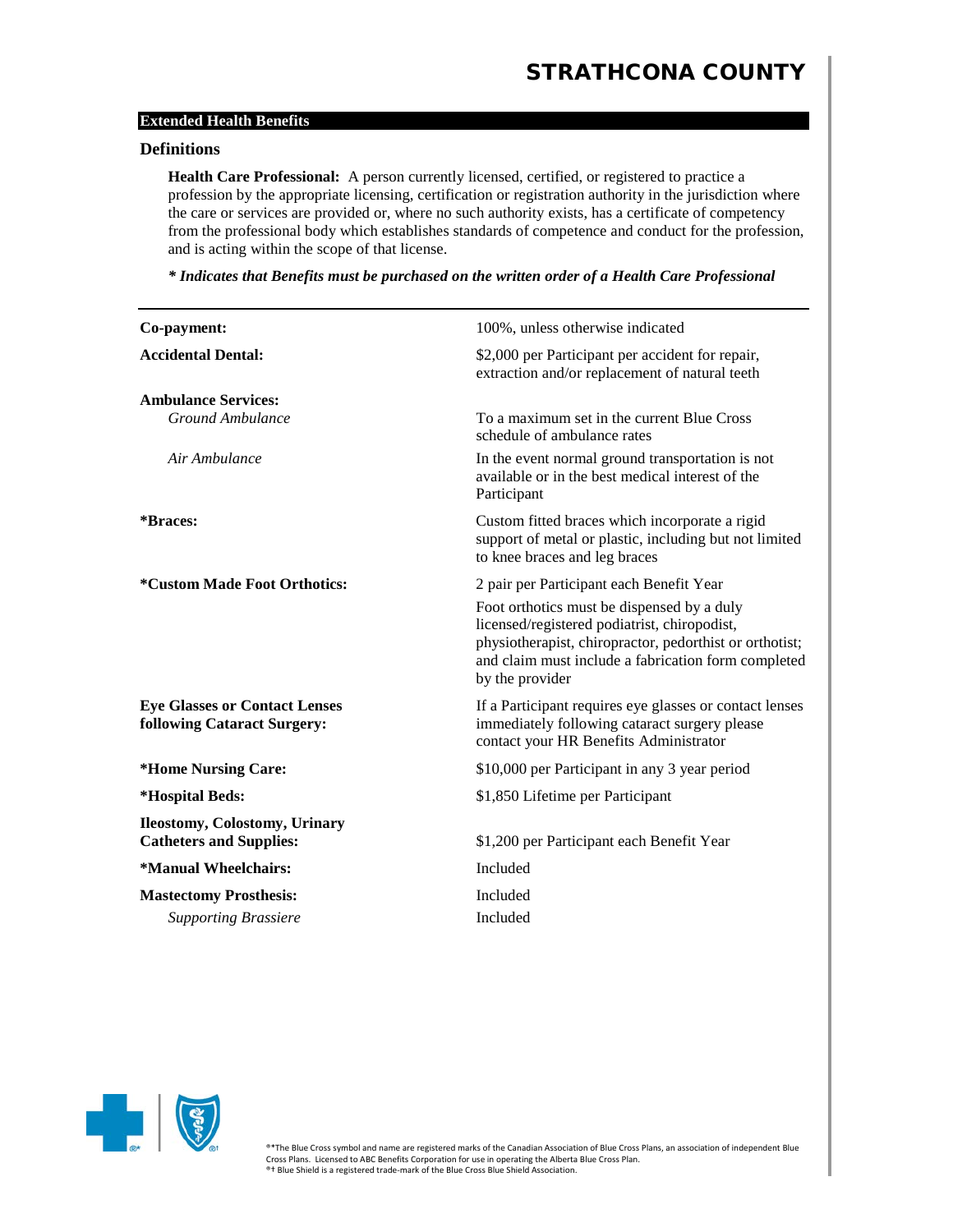*\* Indicates that Benefits must be purchased on the written order of a Health Care Professional*

| <b>Medical Aids:</b>                 |                                                                                                                                                                                                                                                   |
|--------------------------------------|---------------------------------------------------------------------------------------------------------------------------------------------------------------------------------------------------------------------------------------------------|
| *Casts, *Canes                       | Included                                                                                                                                                                                                                                          |
| *Cervical Collars, *Crutches         | Included                                                                                                                                                                                                                                          |
| *Splints, *Trusses                   | Included                                                                                                                                                                                                                                          |
| *Stump Socks                         | 6 pair per Participant each Benefit Year                                                                                                                                                                                                          |
| <i>*Surgical Stockings</i>           | 2 pair per Participant each Benefit Year                                                                                                                                                                                                          |
|                                      | Surgical Stockings must be dispensed by a licensed<br>medical supplier. Written confirmation from the<br>provider must be submitted confirming the surgical<br>stockings have a minimum pressure gradient of<br>30mmhg.                           |
|                                      | A copy of the original prescription completed by a<br>physician outlining the medical diagnosis is required                                                                                                                                       |
| <i>*Traction Kits, *Walkers</i>      | Included                                                                                                                                                                                                                                          |
| <b>Medical Care (Out of Canada):</b> | 50%<br>Co-payment                                                                                                                                                                                                                                 |
| Referred Services                    | Eligible expenses on referred basis for physicians<br>and surgeons treatment provided out of Canada.<br>Treatment must be available in Canada.                                                                                                    |
|                                      | \$3,000 per Participant in a 3 year period combined<br>with Hospital Out of Canada (Referred Services).                                                                                                                                           |
| *Medical Durable Equipment           |                                                                                                                                                                                                                                                   |
| and Supplies:                        | Including but not limited to CPAP machine, blood<br>pressure monitor, insulin infusion pump/supplies,<br>blood testing meter, glucose monitoring<br>receiver/sensor/transmitter, LUX lamp, SAD light,<br>neuromuscular stimulator, respirator etc |
| *Orthopaedic Shoes:                  | 1 pair per Participant each Benefit Year                                                                                                                                                                                                          |
|                                      | Orthopaedic Shoes must be dispensed by a duly<br>licensed/registered podiatrist, pedorthist or orthotist;<br>and claim must include a fabrication form completed<br>by the provider.                                                              |
|                                      | A copy of the original prescription completed by a<br>physician, podiatrist or chiropractor outlining the<br>medical diagnosis is required.                                                                                                       |
| <b>Oxygen and Equipment:</b>         | Included                                                                                                                                                                                                                                          |
| <b>Paramedical Practitioners:</b>    |                                                                                                                                                                                                                                                   |
| Acupuncturist                        | \$700 per Participant each Benefit Year for eligible<br>expenses for services provided by a registered<br>acupuncturist                                                                                                                           |
| Audiologist                          | \$700 per Participant each Benefit Year for eligible<br>expenses for services provided by an audiologist                                                                                                                                          |
| Chiropractor/Osteopath               | \$700 per Participant each Benefit Year for eligible<br>expenses for services provided by a licensed<br>chiropractor or osteopath and the cost of 1 x-ray                                                                                         |

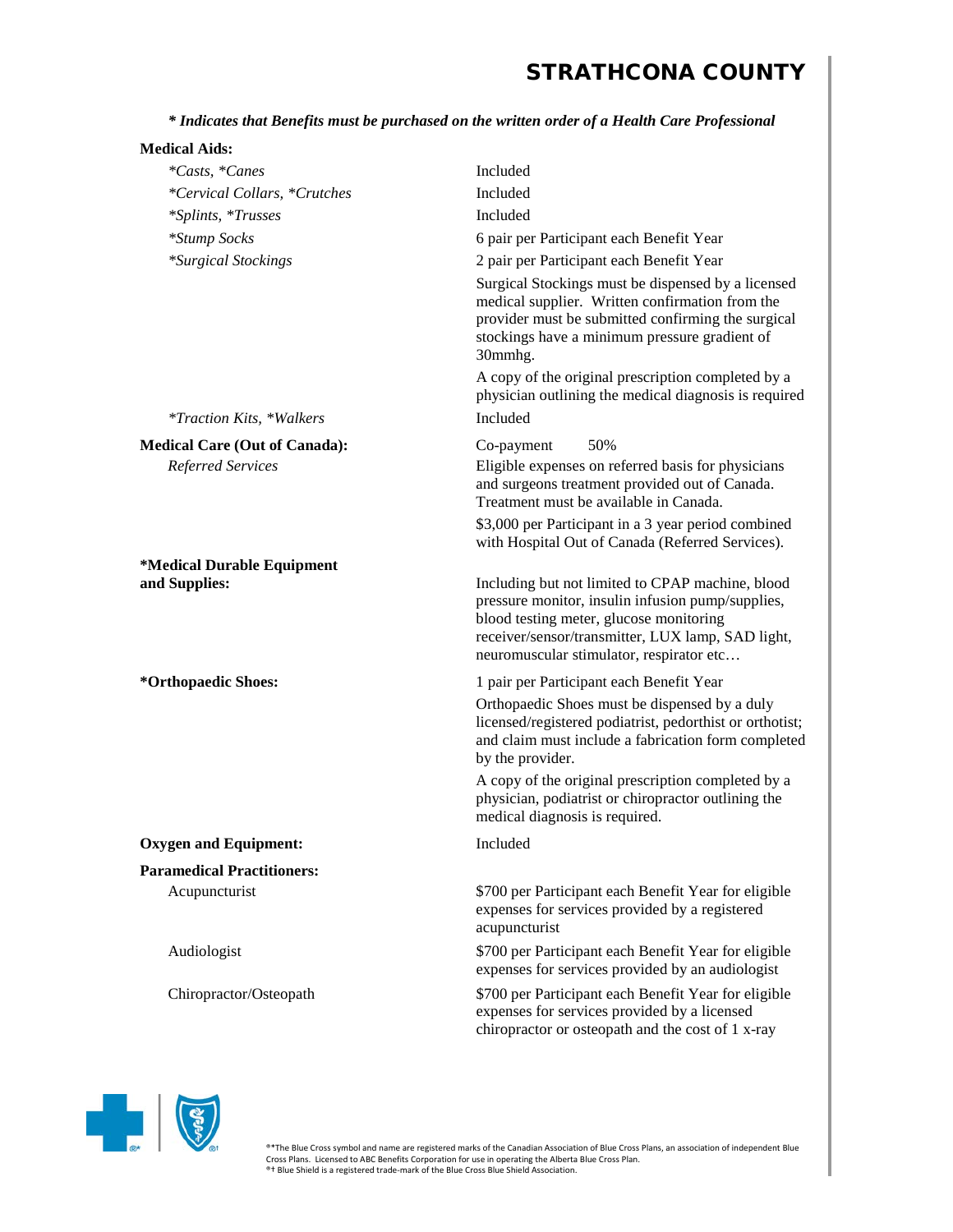| Paramedical Practitioners cont'd:      |                                                                                                                                                                                                                                                    |
|----------------------------------------|----------------------------------------------------------------------------------------------------------------------------------------------------------------------------------------------------------------------------------------------------|
| Dietician/Nutritionist/Naturopath      | 80%<br>Co-payment<br>\$200 per Participant each Benefit Year for eligible<br>expenses for services provided by a registered<br>dietician, nutritionist or licensed naturopath and the<br>cost of 1 x-ray                                           |
| Massage Therapist                      | \$700 per Participant each Benefit Year for eligible<br>expenses for therapeutic massages provided by a<br>registered massage therapist to treat a medical<br>condition                                                                            |
| Physiotherapist/Occupational Therapist | \$700 per Participant each Benefit Year for eligible<br>expenses for services provided by a licensed<br>physiotherapist or occupational therapist, once all<br>provincial government funding has been fully<br>accessed                            |
| Podiatrist/Chiropodist                 | \$700 per Participant each Benefit Year for eligible<br>expenses for services or supplies provided by a<br>licensed podiatrist or chiropodist and the cost of 1 x-<br>ray                                                                          |
| Psychologist/Master of Social Work     | \$3,000 per Participant each Benefit Year for eligible<br>expenses for individual or family counselling,<br>including assessment, provided by a chartered<br>psychologist or master of social work for treatment<br>of mental or emotional illness |
| Speech Language Pathologist            | \$700 per Participant each Benefit Year for eligible<br>expenses for services or supplies provided by a<br>licensed speech language pathologist, once all<br>provincial government funding has been fully<br>accessed                              |
| *Prosthetics:                          | Conventional artificial limbs and eyes                                                                                                                                                                                                             |
| *Wig/Hairpiece:                        | \$250 Lifetime per Participant                                                                                                                                                                                                                     |
|                                        |                                                                                                                                                                                                                                                    |

*\* Indicates that Benefits must be purchased on the written order of a Health Care Professional*

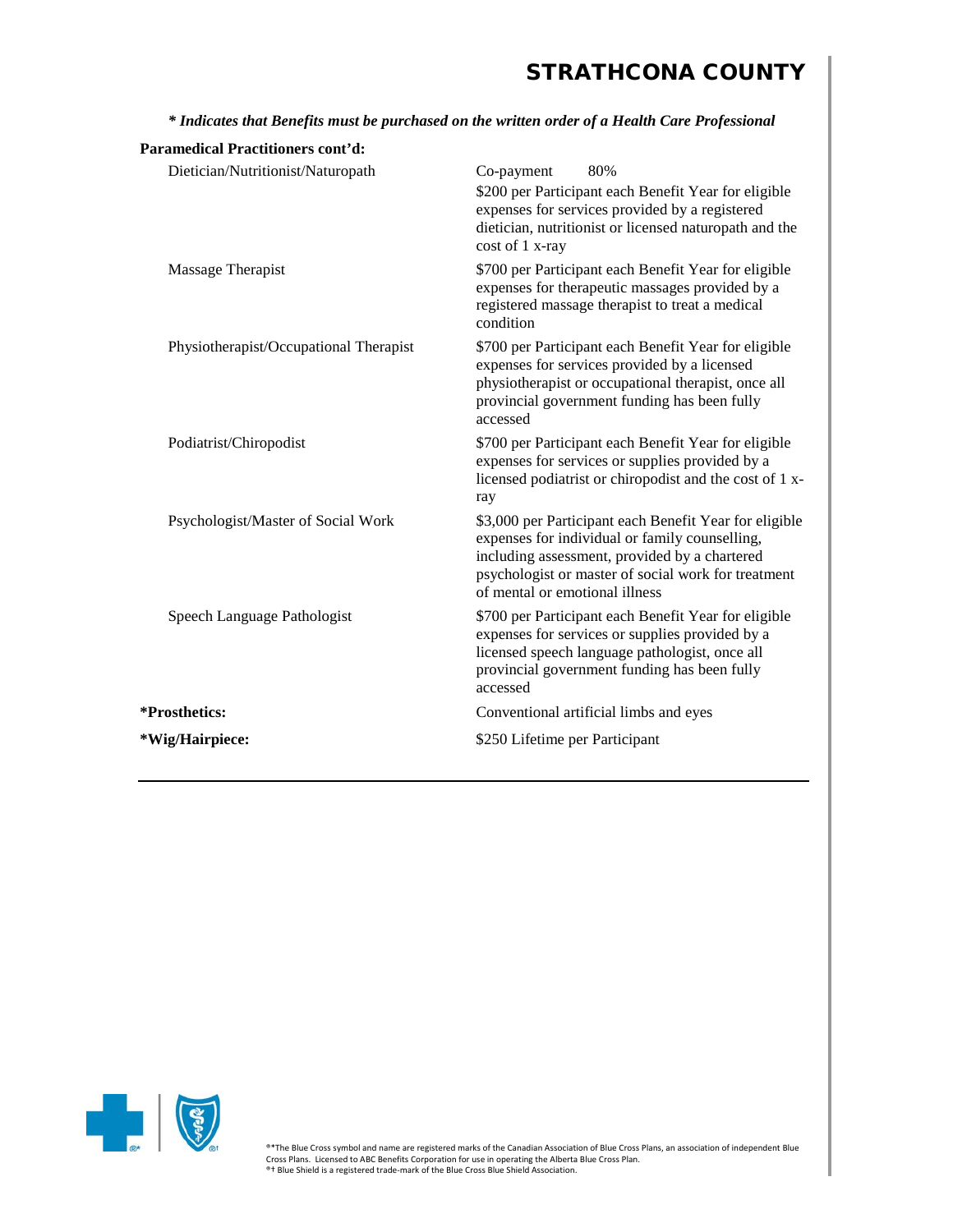### **Out of Province Emergency Travel Benefits**

Benefits are provided as a result of a Medical Emergency which occurs outside the Participant's province of residence.

| Co-payment:                                                                                                             | 100%                                                                                                                                                                       |
|-------------------------------------------------------------------------------------------------------------------------|----------------------------------------------------------------------------------------------------------------------------------------------------------------------------|
| <b>Benefit Period:</b>                                                                                                  | 90 Days                                                                                                                                                                    |
| <b>Maximum</b>                                                                                                          | \$5,000,000 in Canadian funds per Participant per<br>incident                                                                                                              |
| <b>Accidental Dental:</b>                                                                                               | \$2,000 per Participant per accident to natural or<br>permanently attached artificial teeth                                                                                |
| Air Ambulance:                                                                                                          | Included                                                                                                                                                                   |
| <b>Ambulance Services:</b>                                                                                              | To the nearest qualified medical facility                                                                                                                                  |
| <b>Cremation or Burial:</b>                                                                                             | Cost of cremation or burial at place of death, to a<br>maximum of \$2,500                                                                                                  |
| <b>Dental Pain Relief:</b>                                                                                              | \$300 per Participant per trip                                                                                                                                             |
| <b>Diagnostic Services:</b>                                                                                             | Laboratory services and x-rays                                                                                                                                             |
| Drugs:                                                                                                                  | Included                                                                                                                                                                   |
| <b>Expenses to Visit the</b><br><b>Covered Person:</b><br>Transportation<br>Meals/Accommodation                         | One round trip economy airfare<br>\$250 per day to a maximum of \$2,500 per incident                                                                                       |
| <b>Hospital Accommodation:</b>                                                                                          | Included                                                                                                                                                                   |
| <b>Identification of Deceased:</b>                                                                                      |                                                                                                                                                                            |
| Transportation<br>Meals/Accommodation                                                                                   | One round trip economy airfare<br>\$250 per day to a maximum of 3 days per incident                                                                                        |
| <b>Incidental Expenses:</b>                                                                                             | \$50 per day to a maximum of \$500 per inpatient per<br>hospital stay                                                                                                      |
| <b>Meals and Accommodations:</b>                                                                                        | \$250 per day per Participant to a maximum of<br>\$2,500 per incident for unavoidable additional<br>expenses when remaining with a sick or injured<br>travelling companion |
| <b>Medical Aids:</b><br>Casts, Canes<br>Crutches, Slings<br>Splints, Trusses<br>Temporary Wheelchair<br>Rental, Walkers | Included<br>Included<br>Included<br>Included                                                                                                                               |

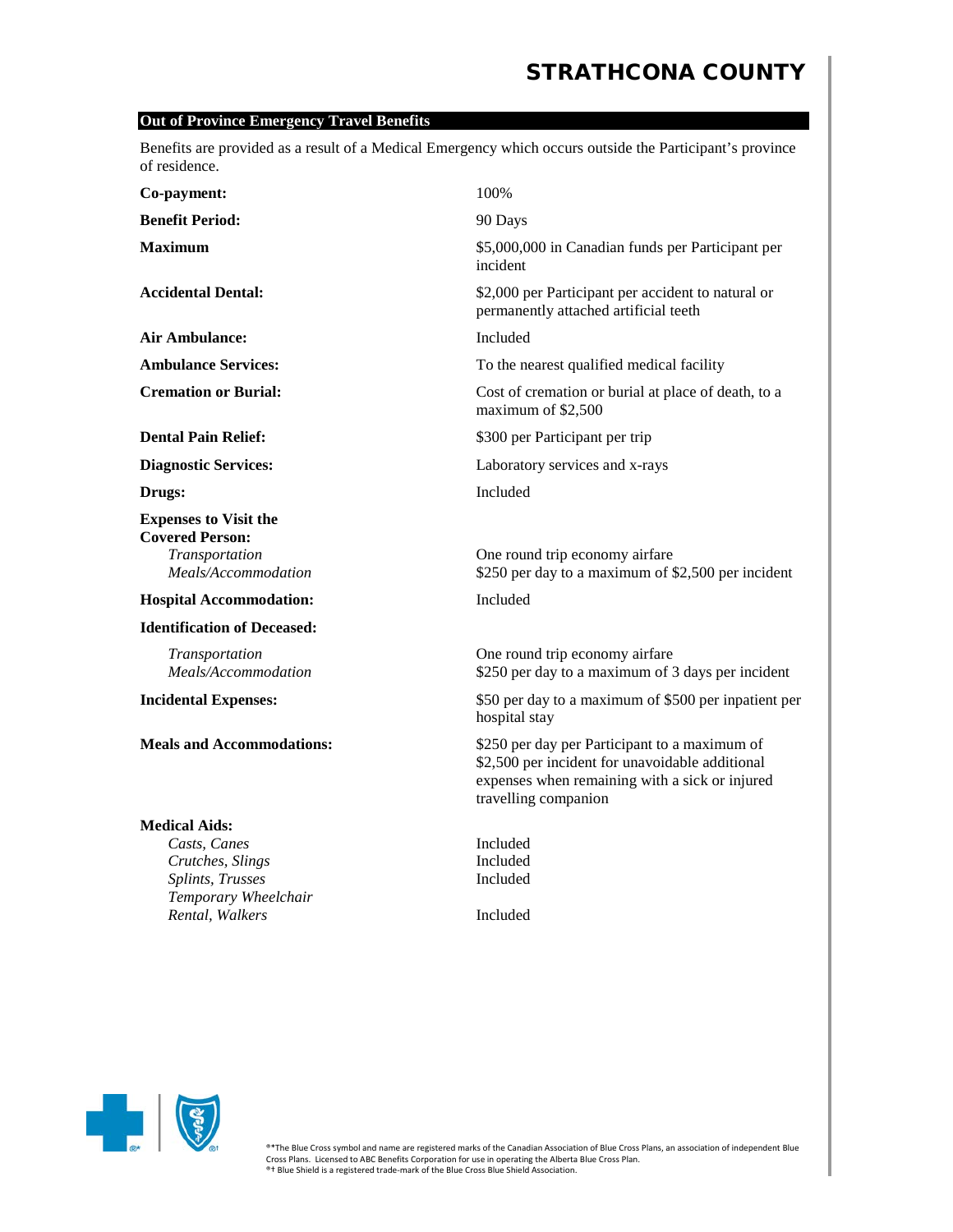| <b>Medical Evacuation:</b>                                                                     |                                                                                                                                         |
|------------------------------------------------------------------------------------------------|-----------------------------------------------------------------------------------------------------------------------------------------|
| Air Ambulance                                                                                  | Included                                                                                                                                |
| Repatriation                                                                                   | Included                                                                                                                                |
| <b>Nursing Care:</b>                                                                           | On the written order of a physician during and<br>following hospitalization                                                             |
| <b>Outpatient Expenses:</b>                                                                    | Included                                                                                                                                |
| <b>Paramedical Practitioners:</b><br>Chiropractor<br>Physiotherapist<br>Podiatrist/Chiropodist | \$300 per Participant per trip<br>\$300 per Participant per trip<br>\$300 per Participant per trip                                      |
| <b>Physicians and Surgeons Fees:</b>                                                           | Included                                                                                                                                |
| <b>Return of Deceased:</b>                                                                     | Cost of preparation and homeward transportation to<br>province of residence, excluding the cost of a coffin,<br>to a maximum of \$7,000 |
| <b>Return of Dependent Children:</b>                                                           | Cost of one way economy airfare per child for the<br>return of Dependent children                                                       |
| <b>Return of Personal Items:</b>                                                               | Cost of the return of luggage or personal items to a<br>maximum of \$500 per Participant per incident                                   |
| <b>Return of Pet(s):</b>                                                                       | Cost of one way transportation for the return of<br>accompanying $pet(s)$ to a maximum of \$500 per<br>incident                         |
| <b>Travel Assistance:</b>                                                                      | In the event of a Medical Emergency contact must<br>be made with the travel assistance service                                          |
| <b>Vehicle Services:</b>                                                                       | \$1,000 per incident                                                                                                                    |
| <b>Restrictions:</b>                                                                           | The Out of Province Emergency Travel Benefits<br>will only cover the first 90 days per trip                                             |

### **Limitations and Exclusions**

- 1. Blue Cross may not accept liability for hospitalization and related services if the travel assistance service is not contacted within 24 hours of admission. Failure to contact the travel assistance service may result in the payment of medical expenses being denied or delayed.
- 2. Blue Cross, in consultation with the Provider or travel assistance medical service advisor, reserves the right to transfer the participant to another hospital or return the participant to their province of residence. If a Participant is medically able to return to their province of residence and refuses to comply with the transfer request, Blue Cross will be absolved of any further liability, whether related to the initial incident or not.
- 3. Blue Cross will not pay for services if travel is booked or commenced contrary to medical advice or if medical attention is anticipated during the travel period. Blue Cross shall have the right to obtain medical information from the Participant's physician(s) and may request an assessment by an independent physician(s) or specialist(s).
- 4. This coverage is only available to Participants who are covered by a Canadian provincial government health program.

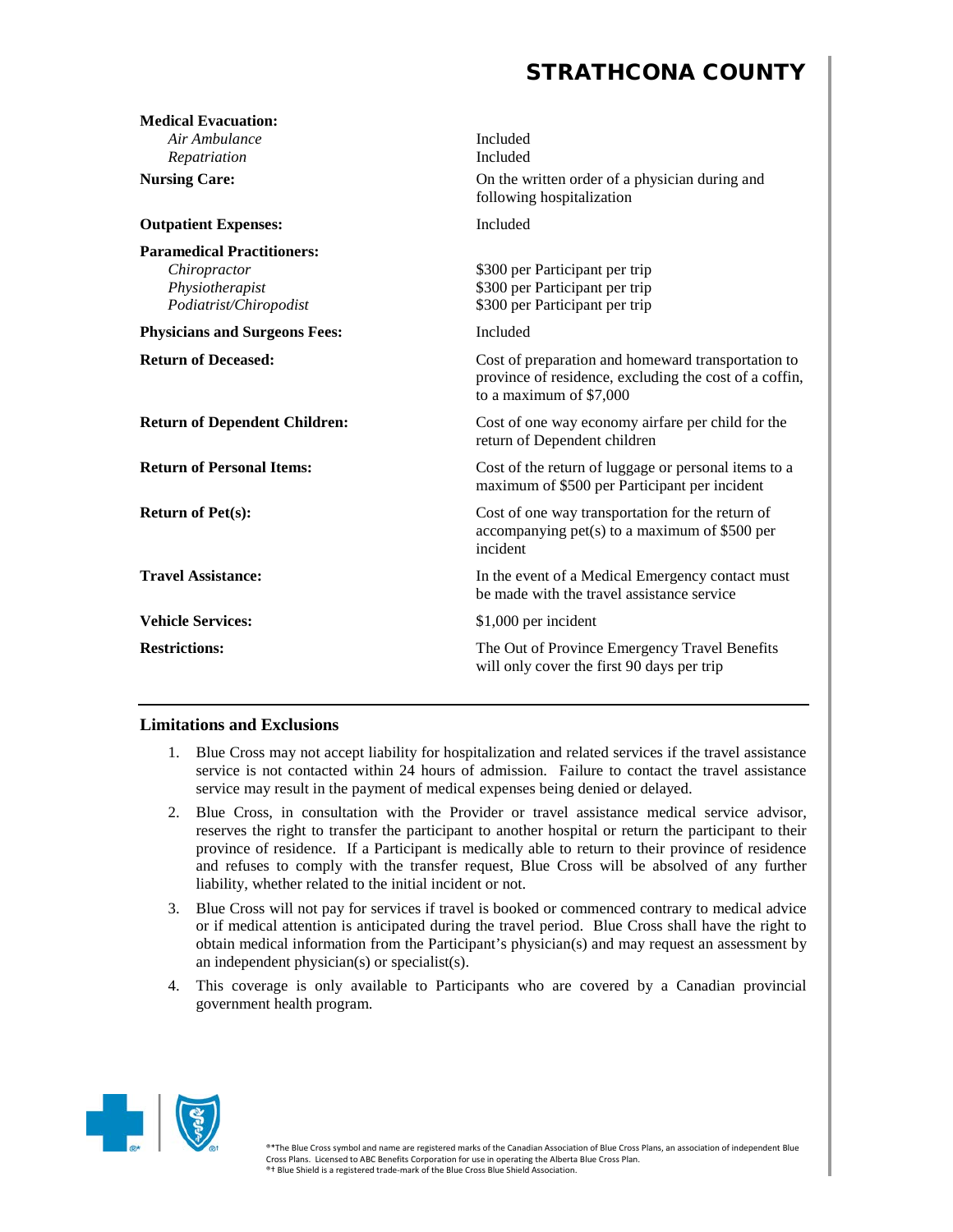- 5. Blue Cross will not pay for services if expenses are incurred when the participant could have been returned to the province of residence without endangering their life or health, even if the treatment available in their province of residence could be of lesser quality or if the participant must go on a waiting list for that treatment.
- 6. Benefits are not covered if emergency medical care expenses are incurred in a country, region or city, when a written formal notice was issued by the Department of Foreign Affairs, Trade and Development of the Canadian government, or its equivalent, prior to the departure date advising Canadians to avoid non-essential travel or avoid all travel to that country, region or city unless the incident is unrelated to the posted warning.
- 7. Blue Cross may request proof of departure upon receipt of claim. Claims must be supported by receipts from commercial organizations.
- 8. Blue Cross shall not pay for any Benefit relating to pregnancy or childbirth complications, including treatment for the newborn, if the Medical Emergency occurs after the 32nd week of gestation or is a result of the deliberate inducement of a miscarriage.
- 9. Blue Cross will not pay for expenses incurred due to:
	- seeking medical advice, surgery, a second opinion or treatment, intentionally or incidentally, even if the trip is on the medical recommendation of a Provided; or
	- abuse of medication, toxic substances, alcohol or the use of non-prescription drugs; or
	- driving a motorized vehicle while impaired by drugs, toxic substances or an alcohol level of more than 80 milligrams in 100 millilitres of blood; or
	- commission of or attempt to commit, directly or indirectly, a criminal act under legislation in the area of commission of the offense; or
	- participation in an insurrection, war or act of war (declared or not), the hostile action of the armed forces of any country, service in the armed forces, hijacking, terrorism, participation in any riot or public confrontation, civil commotion, or any other act of aggression.
- 10. Blue Cross will not pay for the following unless prior approval is received from the travel assistance provider and are subject to the discretion of Blue Cross:
	- medical evacuation air ambulance services, or
	- medical evacuation repatriation, or
	- friend/family hospital visits, or
	- friend/family identification of deceased, or
	- vehicle services, or
	- return of Dependent children, or
	- return of personal items, or
	- return of  $pet(s)$ .

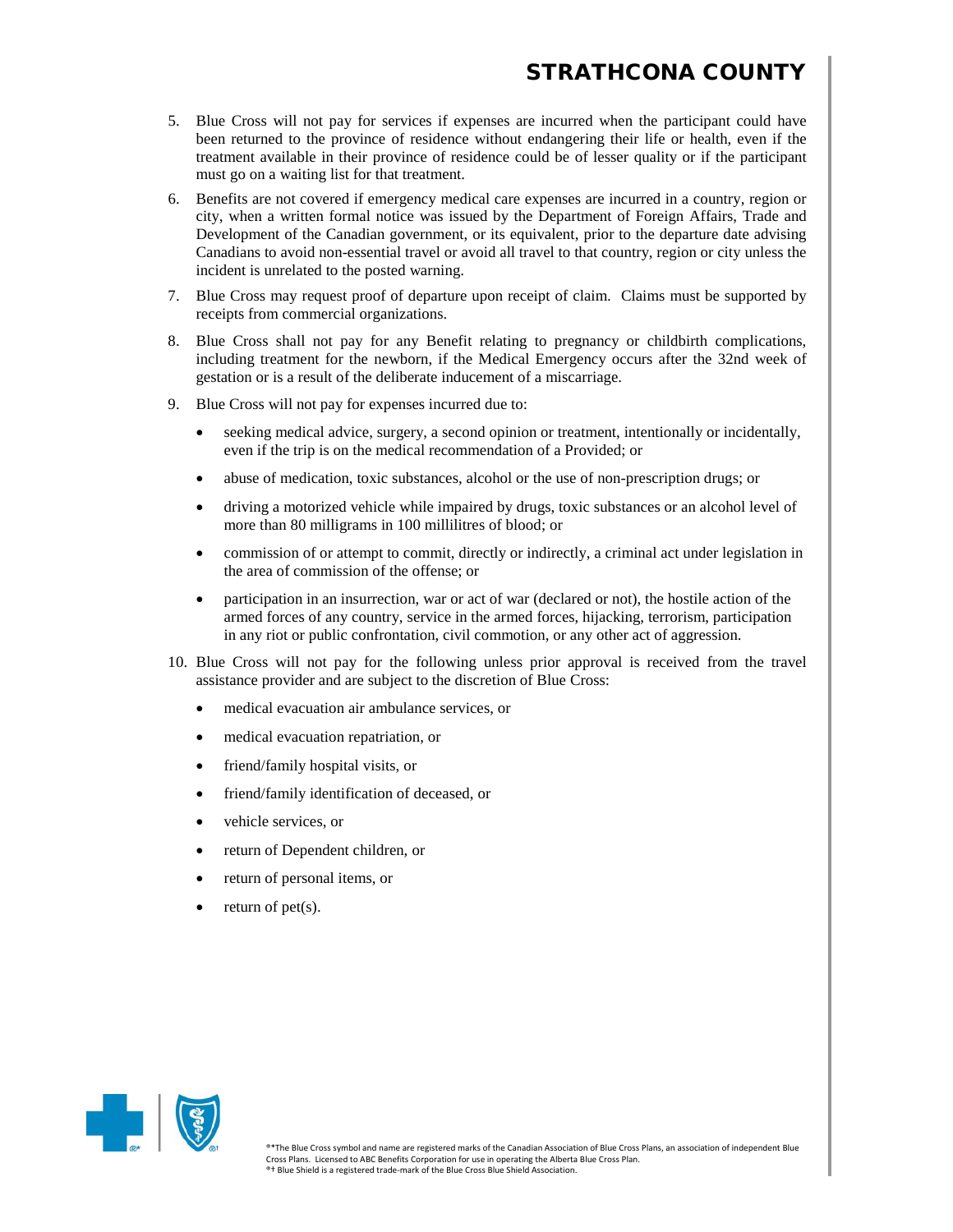### **Dental Plan**

determined by Alberta Blue Cross plus 5% **Basic Benefits** Adult: **Participants 18 years of age and older** Participants 18 years of age and older **Child:** Participants under 18 years of age **Co-payment:** 100% **Maximum:**  $$2,000$  per Participant each Benefit Year **Diagnostic Services:** *Complete, Comprehensive and General Oral Exams* 1 of each exam per Participant in a 24 month period *Limited Oral, Recall or Specific Oral Exam* 1 per Participant in a 6 month period *Emergency Exams* Included

*Complete Series/Panoramic*

#### **Preventive Services:**

**Restorative Services:**

#### **Oral Surgery:**

*Uncomplicated and Surgical Extractions* Included *General Anesthesia and*

**Fee Schedule:** Current Usual and Customary dental fees as

Combined maximum with Extensive Benefits

*Imaging* 1 set per Participant in a 24 month period *Bitewing Imaging* 1 set per Participant in a 6 month period *Consultations* Only when performed by another Health Care Professional *Unmounted Diagnostic Casts* **In conjunction with the placement of fixed or** 

removable prosthetics

*Polishing* 1 time unit per Participant in a 6 month period *Scaling and/or Root Planing* 16 time units per Participant in any 12 month period *Fluoride Treatment* 1 per Participant in a 6 month period *Pit and Fissure Sealant* Child 1 per permanent posterior tooth in a 5 year period *Space Maintainers* Included for Children under 18 years of age

*Restorations* 1 per surface in a 24 month period to a maximum of 5 surfaces per tooth (or dollar equivalent)

*Deep Sedation* **Administration and facilities, when in conjunction** with covered oral surgeries, or, when medically necessary with prior approval from Blue Cross

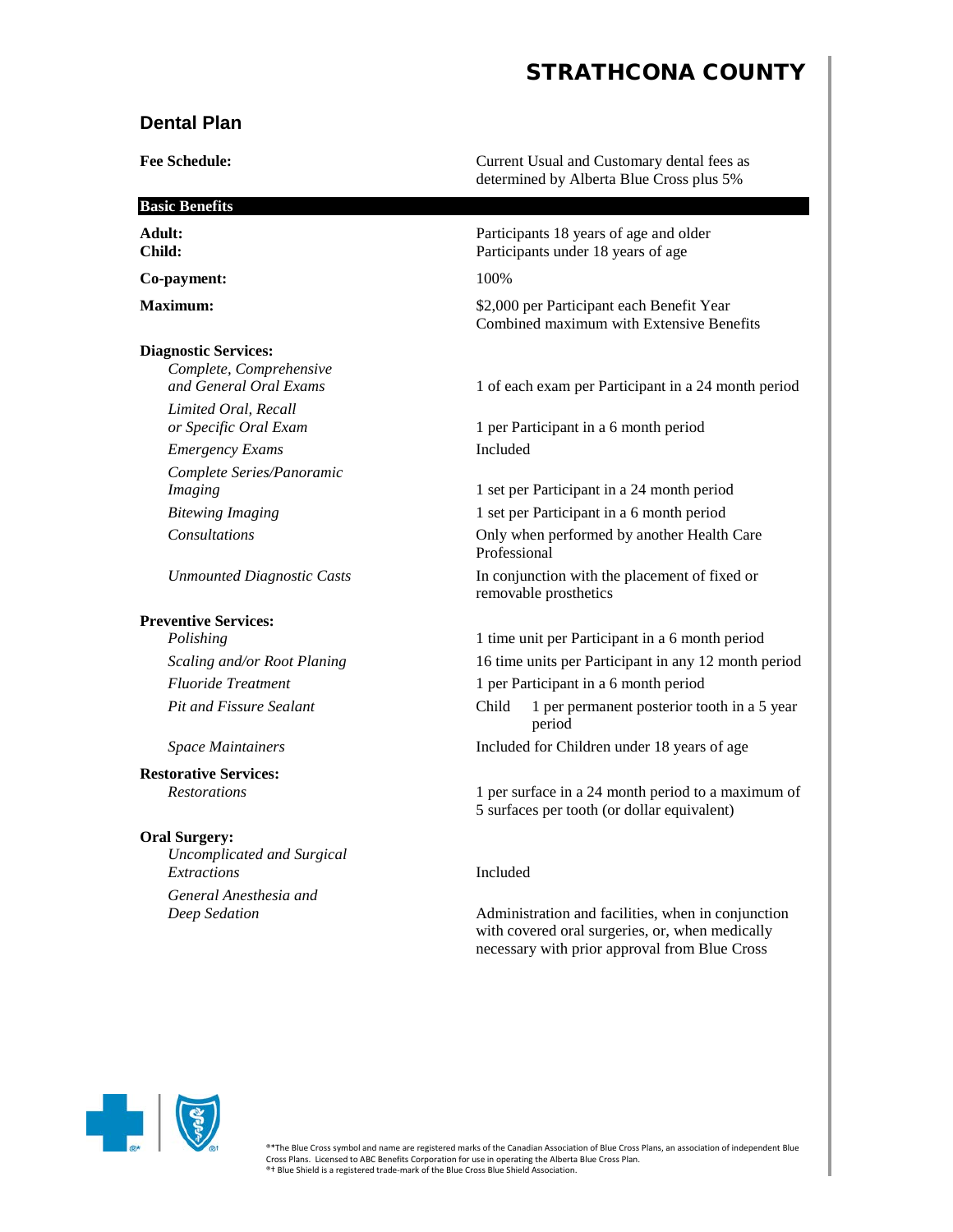| <b>Endodontics:</b><br>Root Canal Therapy                | 1 per tooth in a 24 month period                                    |
|----------------------------------------------------------|---------------------------------------------------------------------|
| Apicoectomy                                              | Included                                                            |
| Retrofill                                                | Included                                                            |
| Pulpectomy                                               | Included                                                            |
| Pulpotomy                                                | Included                                                            |
|                                                          |                                                                     |
| <b>Removable Appliances:</b><br>Prosthodontic Edentulous |                                                                     |
| Exam                                                     | 1 set per Participant in a 24 month period                          |
| <b>Complete Dentures</b>                                 | 1 upper and/or 1 lower per Participant in a 5 year<br>period        |
| <b>Partial Dentures</b>                                  | 1 upper and/or 1 lower per Participant in a 5 year<br>period        |
| <b>Denture Services:</b>                                 |                                                                     |
| Rebasing and Resetting                                   | Providing at least 5 years has lapsed from placement<br>of denture  |
| Adjustments                                              | Providing at least 3 months has lapsed from<br>placement of denture |
| Relines                                                  | 1 service per denture in a 24 month period                          |
| Liners                                                   | 1 service per denture in a 24 month period                          |
| Tissue Conditioning                                      | 1 service per denture in a 24 month period                          |
| Repairs                                                  | Included                                                            |
| <b>Treatment Procedures:</b><br>Surgical                 |                                                                     |
| Periodontic Surgery                                      | Included                                                            |
| <b>Osseous Surgery</b>                                   | Included                                                            |
| <b>Osseous Grafts</b>                                    | Included                                                            |
| Soft Tissue Grafts                                       | Included                                                            |
| Non-Surgical                                             |                                                                     |
| <b>Provisional Splinting</b>                             | Included                                                            |
| Management of Oral Infections                            | Included                                                            |
| Periodontal Appliances for Bruxism                       | 1 upper and/or 1 lower per Participant in a 24<br>month period      |
| Repairs of Periodontal<br>Appliances                     | Included                                                            |
| Reline of Periodontal<br>Appliances                      | 1 in a 12 month period per appliance                                |
| <b>Occlusal Equilibration</b>                            | 8 time units per Participant in a 12 month period                   |
| <b>Pre-Authorization Amount:</b>                         | \$1,000                                                             |

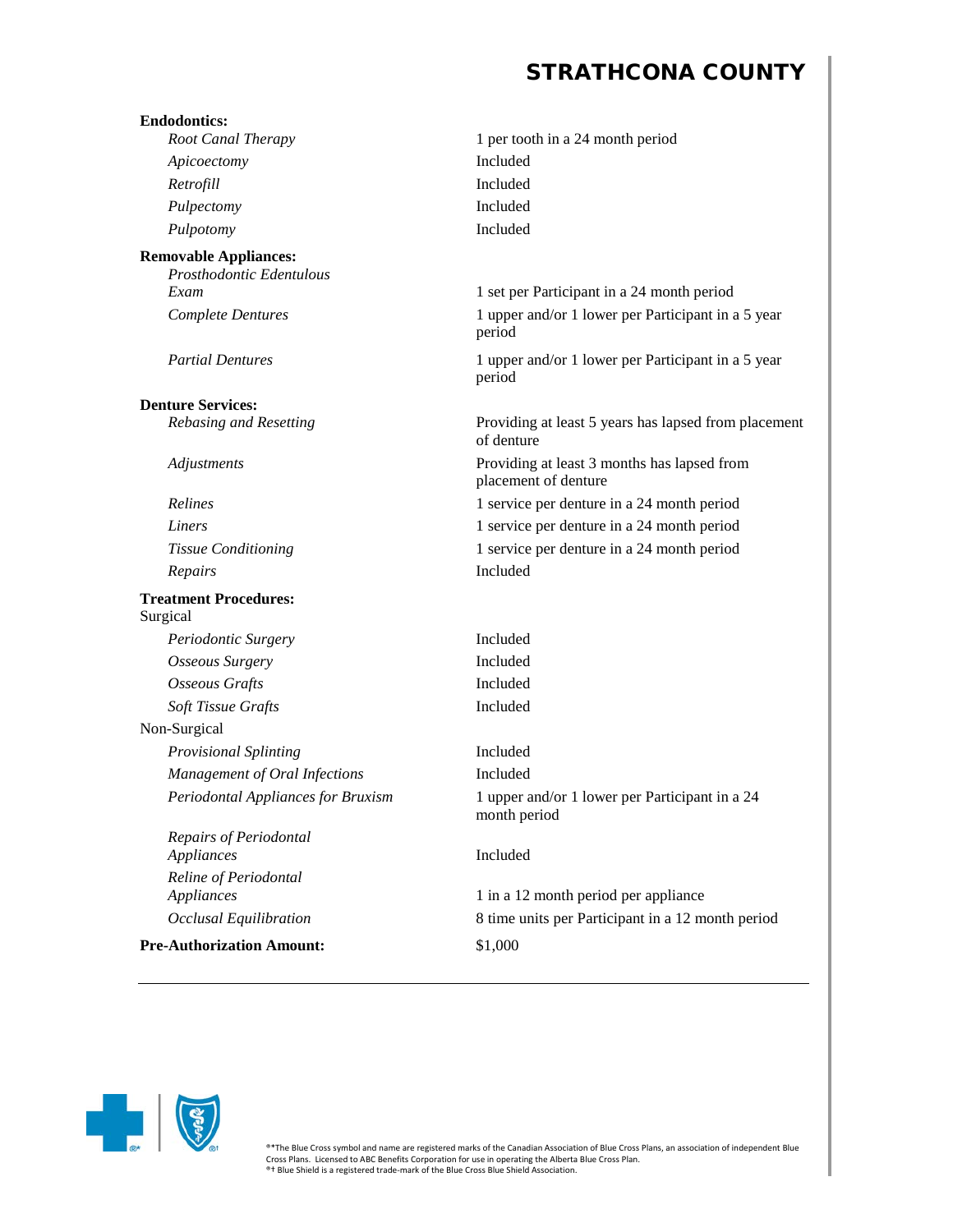| <b>Extensive Benefits</b>                                                              |                                                                                                                                                     |
|----------------------------------------------------------------------------------------|-----------------------------------------------------------------------------------------------------------------------------------------------------|
| Adult:<br>Child:                                                                       | Participants 18 years of age and older<br>Participants under 18 years of age                                                                        |
| Co-payment:                                                                            | 50%                                                                                                                                                 |
| Maximum:                                                                               | \$2,000 per Participant each Benefit Year<br>Combined maximum with Basic Benefits                                                                   |
| <b>Diagnostic Services:</b><br><b>Fixed Oral Rehabilitation Exam</b>                   | 1 per Participant in a 24 month period                                                                                                              |
| Prosthodontic Services (Limited to one of the following services per tooth):<br>Crowns | 1 in a 5 year period when tooth cannot be adequately<br>restored to form and function with a filling                                                |
| <b>Fixed Bridges</b>                                                                   | 1 in a 5 year period                                                                                                                                |
| <b>Inlays and Onlays</b>                                                               | 1 in a 5 year period when tooth cannot be adequately<br>restored to form and function with a filling                                                |
| <b>Processed Veneers</b>                                                               | 1 in a 5 year period when tooth cannot be adequately<br>restored to form and function with a filling                                                |
| Posts & Cores                                                                          | 1 in a 5 year period                                                                                                                                |
| Implants:                                                                              | 1 per tooth in a 5 year period to a maximum of $$1,850$<br>per Participant each Benefit Year subject to the Basic<br>and Extensive combined maximum |
| <b>Pre-Authorization Amount:</b>                                                       | \$1,000                                                                                                                                             |

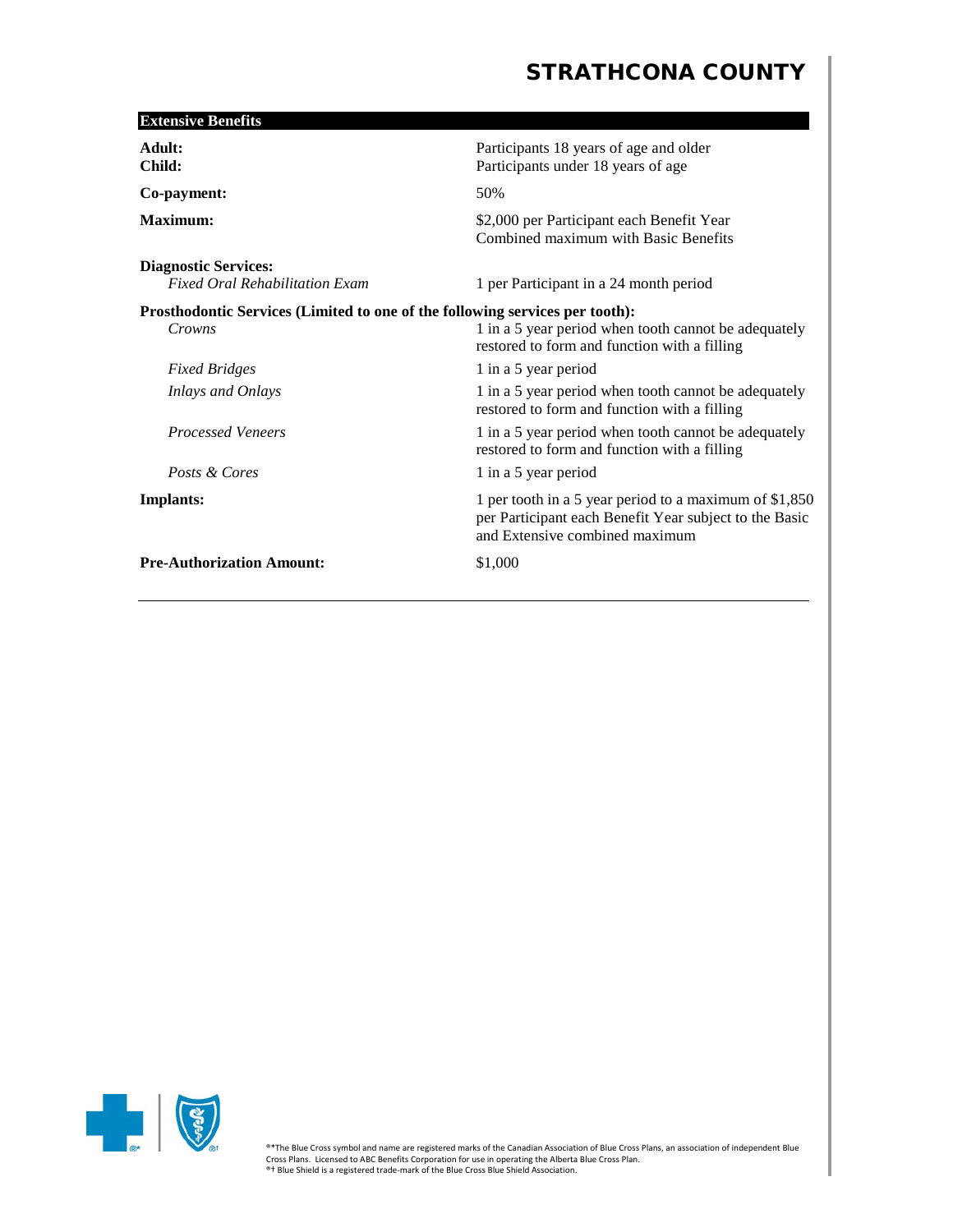| <b>Orthodontic Benefits</b>                            |                                                                                                                                                                                                                                                                                   |
|--------------------------------------------------------|-----------------------------------------------------------------------------------------------------------------------------------------------------------------------------------------------------------------------------------------------------------------------------------|
| Adult:<br>Child:                                       | Participants 18 years of age and older<br>Participants under 18 years of age                                                                                                                                                                                                      |
| Co-payment:                                            | 50%                                                                                                                                                                                                                                                                               |
| Maximum:                                               | \$2,000 Lifetime per Participant                                                                                                                                                                                                                                                  |
| <b>Diagnostic Services</b><br>General Orthodontic Exam | 1 per Participant in a 5 year period<br>In cases where a Participant chooses to obtain a<br>second opinion from a certified specialist in<br>orthodontics (other than the originating provider) a<br>second general orthodontic exam will be eligible<br>within the 5 year period |
| <b>Habit-Breaking Appliances:</b>                      | Included, for primary and mixed dentition only                                                                                                                                                                                                                                    |
| <b>Orthodontic Services:</b>                           |                                                                                                                                                                                                                                                                                   |
| <b>Fixed or Removable Appliances</b>                   | Included                                                                                                                                                                                                                                                                          |
| <b>Functional Appliance Therapy</b>                    | Included                                                                                                                                                                                                                                                                          |
| <b>Formal Banding Treatment</b>                        | Included                                                                                                                                                                                                                                                                          |
| <b>Pre-Authorization:</b>                              | <b>Treatment Plan Required</b>                                                                                                                                                                                                                                                    |

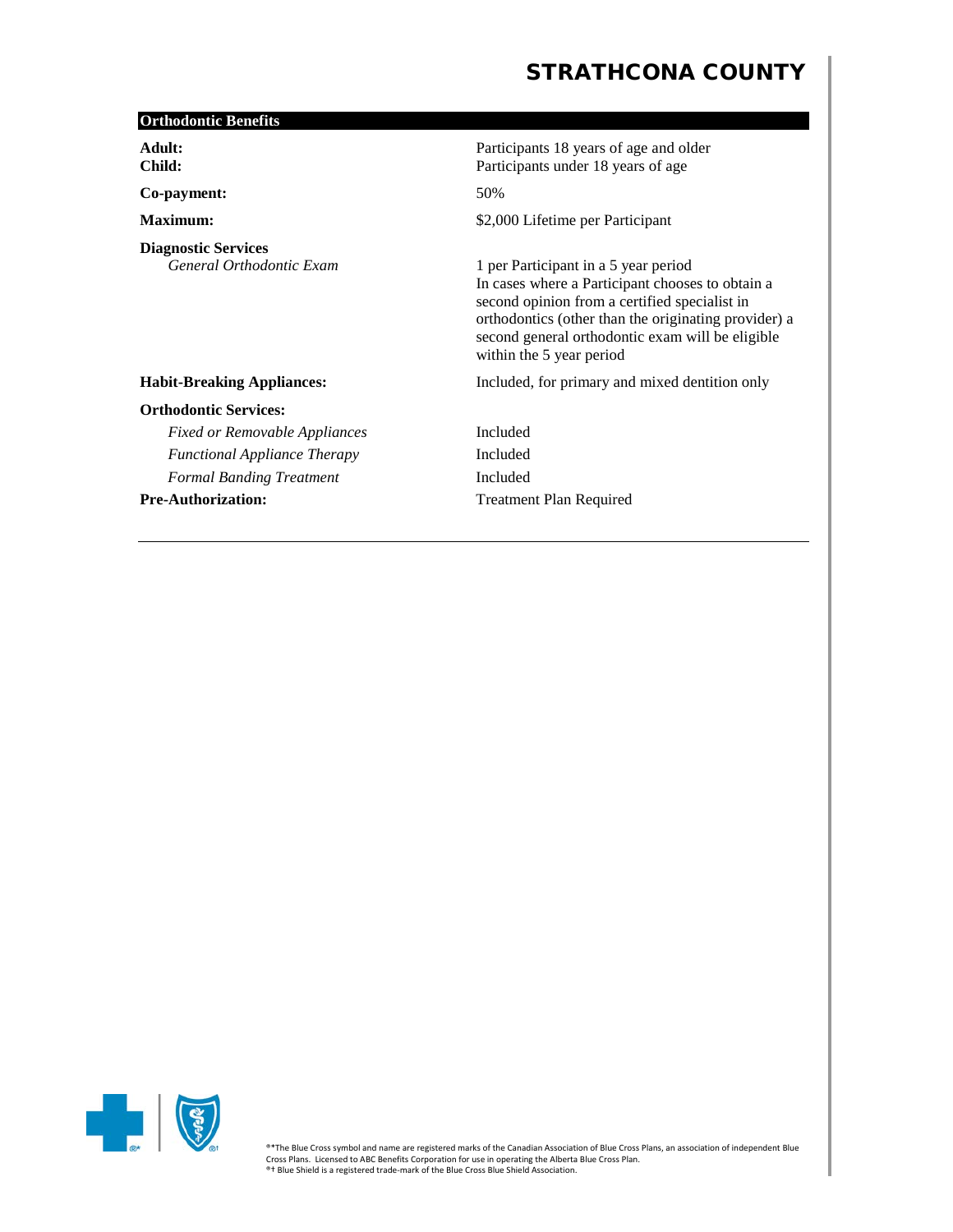| <b>Wellness Spending Account (WSA)</b> |                                                                                                                                                   |
|----------------------------------------|---------------------------------------------------------------------------------------------------------------------------------------------------|
| <b>WSA Benefit Year:</b>               | January 1st - December 31st<br>WSA expenses must have been incurred on or after<br>January 1, 2017; or date of eligibility, whichever is<br>later |
| <b>Minimum Payment Amount:</b>         | \$25 daily for Members who have signed up for<br>direct deposit and paperless statements                                                          |
|                                        | \$25 monthly for Members who have not signed up<br>for direct deposit and paperless statements                                                    |
| <b>Credit Allocation:</b>              | Credits are deposited to your WSA by your<br>employer on an annual basis                                                                          |
| <b>Carry Forward:</b>                  | Unused WSA Credits carry forward for 12 months<br>from the end of the Benefit Year in which they were<br>allocated.                               |
| <b>Run Off:</b>                        | A 3 month run-off period will exist after the end of<br>each Benefit Year to submit claims.                                                       |
| Grace period:                          | Upon termination of employment, you have a 3<br>month grace period in which to claim for services<br>incurred prior to your termination date.     |

### **Benefits of a WSA**

The WSA promotes work-life balance and well-being. This account can be used to reimburse a wide variety of employee personal expenses. *It cannot be used for your dependent's expenses or gifts for others.*

Claims paid from your WSA are taxable. Blue Cross will mail out a T4A at the end of each year.

You can claim many expenses through your Wellness Spending Account (WSA) that would not otherwise be covered. Expenses incurred by you which fall under the following WSA categories are eligible for coverage. The eligible expenses in each category are not comprehensive and are limited to the extent that they are deemed reasonable by Blue Cross. Products and services that are deemed a non-taxable medical expense by Canada Revenue Agency (CRA) are ineligible.

### **Enhanced Benefits**

### **Health Support**

*Products and services that improve health and wellbeing*

- Smoking cessation programs
- Weight management program fees
- Natural health products
- Stress management programs
- Nutritional counseling
- Nutritional supplements and meal replacement products (e.g. meal replacement shakes and protein powder)

### **Fitness And Sports Activity**

*Participation in physical activity that promotes good health*

- Fitness centre membership
- Physical activity fees (e.g. gym drop in fees, lift tickets)
- Sports league / team membership
- Instruction for physical activities / lessons
- *\* Excludes equipment purchase or rental (see Fitness and Sports Equipment)*

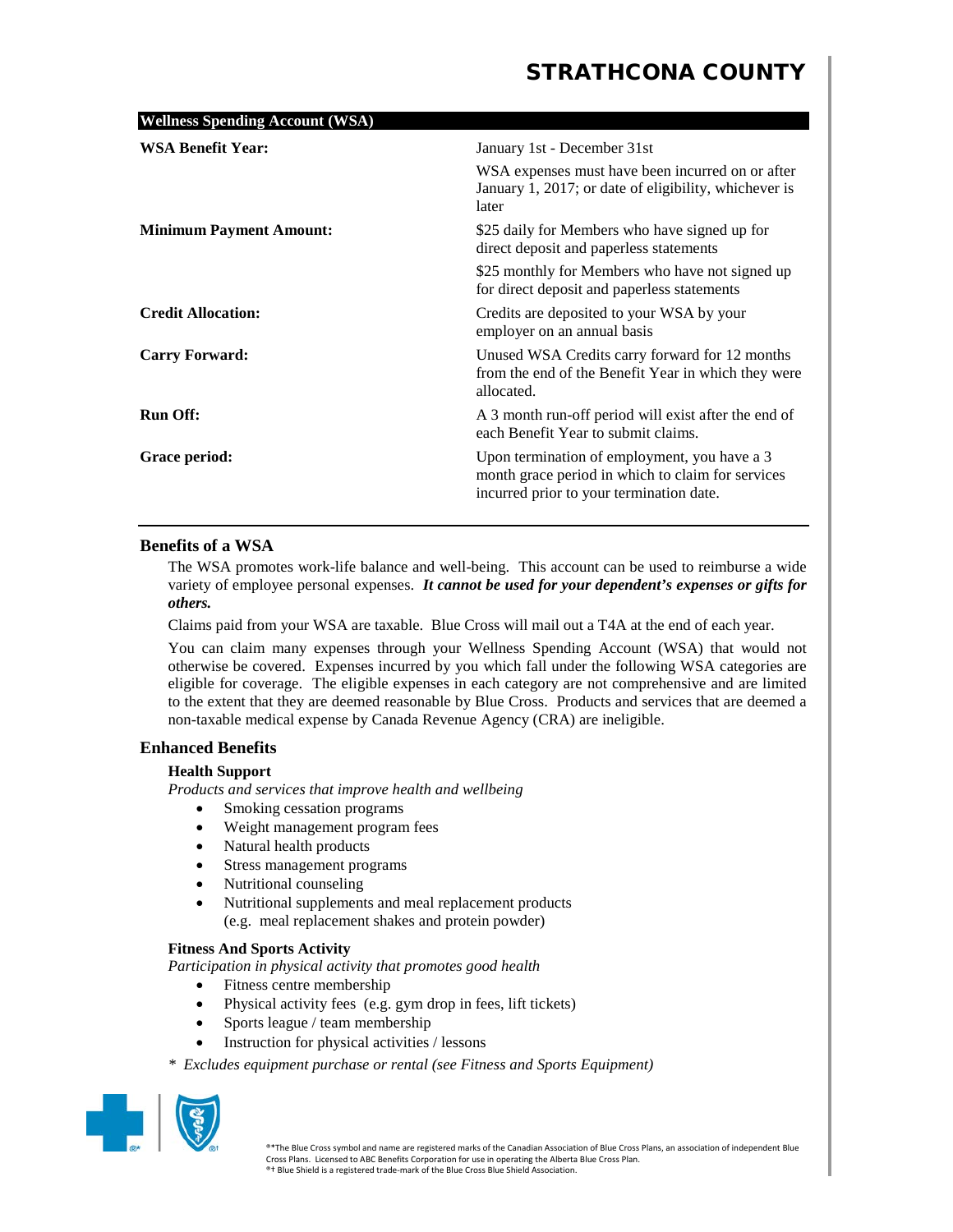#### **Fitness and Sports Equipment**

*Fitness and sports equipment that promotes good health*

- Fitness equipment (e.g. treadmill, elliptical)
- Sports equipment (e.g. hockey sticks, skates and pads, bicycle helmet)
- Athletic footwear

*\* Excludes clothing (some may be covered under Fitness Apparel)*

#### **Professional Development**

*Supports continuous learning and career development*

- Professional membership fees
- Course, seminar, conference or class (e.g. fees, books, texts, etc.)

#### **Personal Interest**

*Supporting continuous learning in personal interests*

- Photography courses
- Pottery classes and supplies
- Art classes and supplies
- Text books associated with personal interest courses

#### **Personal Computing and Mobile Digital Devices**

*Products and services for personal computing, planning, scheduling and communication*

- Computer and peripherals
- Computer equipment repairs
- Software (non-gaming)
- Internet service and data usage fees
- GPS
- Cell phone and accessories
- Digital devices that can access the internet (e.g. iPad, iPod Touch)
- E-readers
- *\* Excludes MP3 players without internet connection, gaming (consoles, equipment and games) and printer paper*

### **Fitness Apparel**

*Clothing used for fitness activity*

- Dance wear
- Yoga wear
- Ski gloves

*\* Excludes athletic footwear (see Fitness and Sports Equipment)*

#### **Dental Support**

*Products that support and improve oral health*

- Manual and electric toothbrushes
- Floss
- Toothpaste
- Whitening or bleaching kits and strips
- Denture cleaners and adhesive
- Water flossers
- Mouthwash

*\* Excludes products or services that are deemed non-taxable expenses per Canada Revenue Agency*

### **See your employer's intranet for additional examples.**

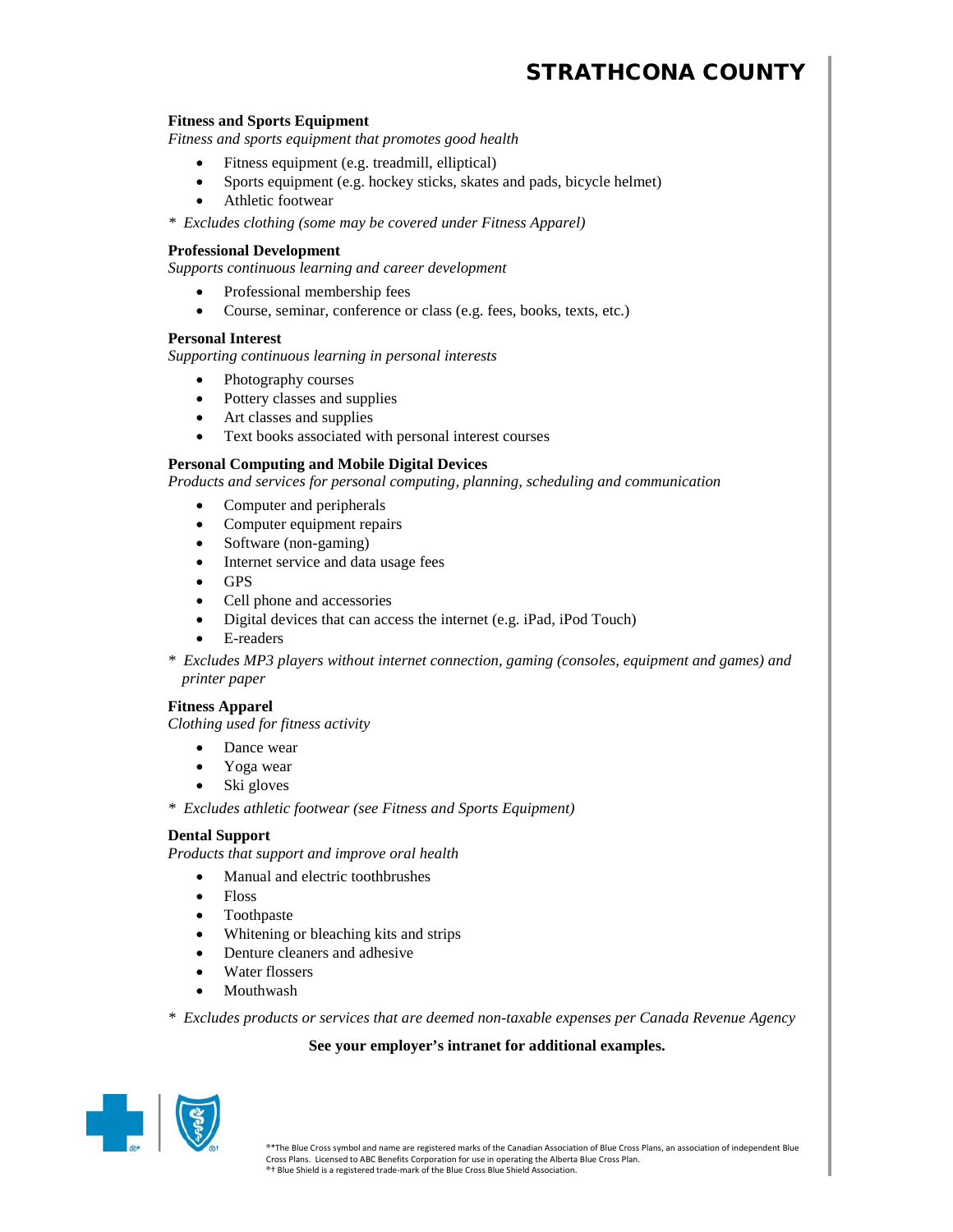### **How Your Wellness Spending Account (WSA) Works**

- Claims to your WSA are assessed against the credits in your account as allocated by your employer. Your employer will inform you of the amount credited to your WSA at the time your account is established and annually thereafter.
- When submitting claims for expenses to your WSA submit a claim form accompanied by any receipts or payment statements.
- Your WSA carries forward credits. You can carry forward credits for up to but no more than 12 months from the end of the Benefit Year in which they were allocated.
- A 3 month run-off period will exist after the end of each Benefit Year. This run-off period shall allow Members to direct Blue Cross to reimburse for prior Benefit Year expenses with prior Benefit Year Credits.
- Upon termination of employment, you have a 3 month grace period in which to claim for expenses incurred prior to your termination date. The only credits available to pay for expenses that are incurred prior to termination, are existing credits in your WSA. Credits cease to be earned upon termination, and those remaining after the grace period are forfeited to the employer.

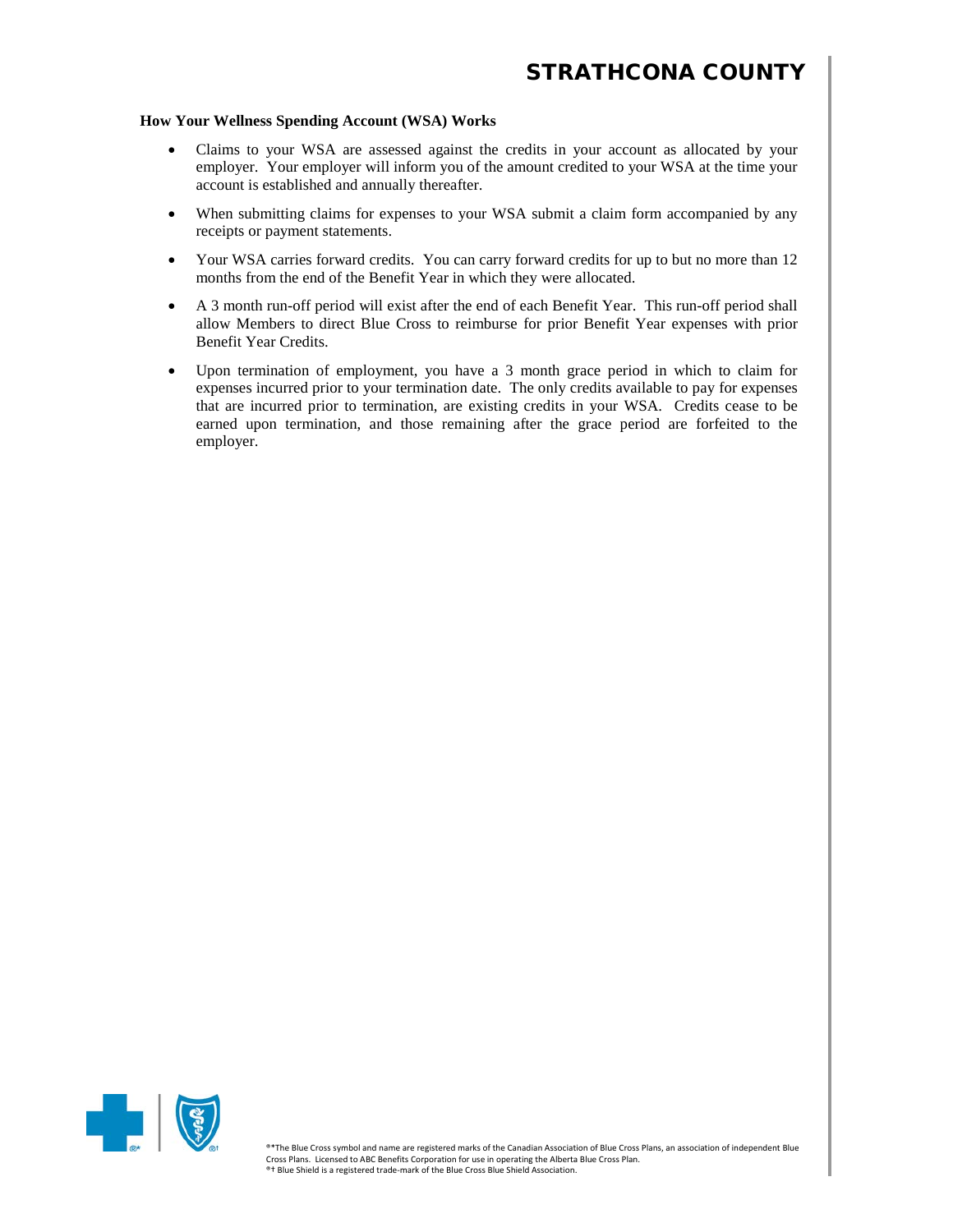### **General Provisions**

### **Employee**

A person who is a benefit-eligible Employee of the Contract Holder. An Employee must belong at all times to the class or classes of Employees covered by this Contract as specified in the Benefit Summary. All Employees must be residents of Canada and be eligible for benefits under the provincial government health care programs in the province of residence in order to be eligible for coverage.

In order to be eligible for all benefits under this Contract, an Employee, must be required to work at least the minimum hours per week as identified by the Contract Holder.

All Employee individual applications should be completed and submitted to Blue Cross within 31 days of the start of this eligibility period.

### **Dependent**

The Employee's eligible spouse and children as defined below.

1. Spouse shall mean a person who is legally married to the Employee, or who is not legally married to the Employee but continuously resides with the Employee having been represented as members of a conjugal relationship (common-law).

The Employee cannot claim a status of legally married and common-law at the same time. Only 1 spouse, as defined above, can be covered during any 1 period of time.

- 2. Children shall mean the Employee's natural or adopted children, stepchildren (includes common-law), or children for whom the Employee is a legal guardian. Such children must be:
	- (a) dependent on the Employee for financial care and support, and
	- (b) unmarried, and
	- (c) not employed full-time (30 plus hours per week), and
	- (d) not eligible for benefits as a Employee through this or another employer sponsored plan, and
	- (e) less than 21 years of age; or, if 21 years of age but less than 26 years of age, must be attending an accredited educational institution, college or university on a full-time basis.

Totally disabled adult children of the Employee may remain on the plan providing they:

- (a) are totally disabled by reason of a mental or physical disability, and
- (b) are dependent on the Employee for financial care and support, and
- (c) are unmarried, and
- (d) are unemployed, or employed on a part-time basis only without access to an employer benefit plan, and
- (e) became totally disabled prior to attaining age 21, or became totally disabled while attending an accredited educational institution, college or university on a full-time basis; and, in either case, have been continuously disabled since that time, and
- (f) have been covered continuously on this plan prior to the date of disability or from the Employee's date of eligibility.

Employees will be required to provide proof of the Dependent Child's condition as often as may reasonably be necessary.

All changes to add or delete eligible Dependents must be made in writing to the County's HR department.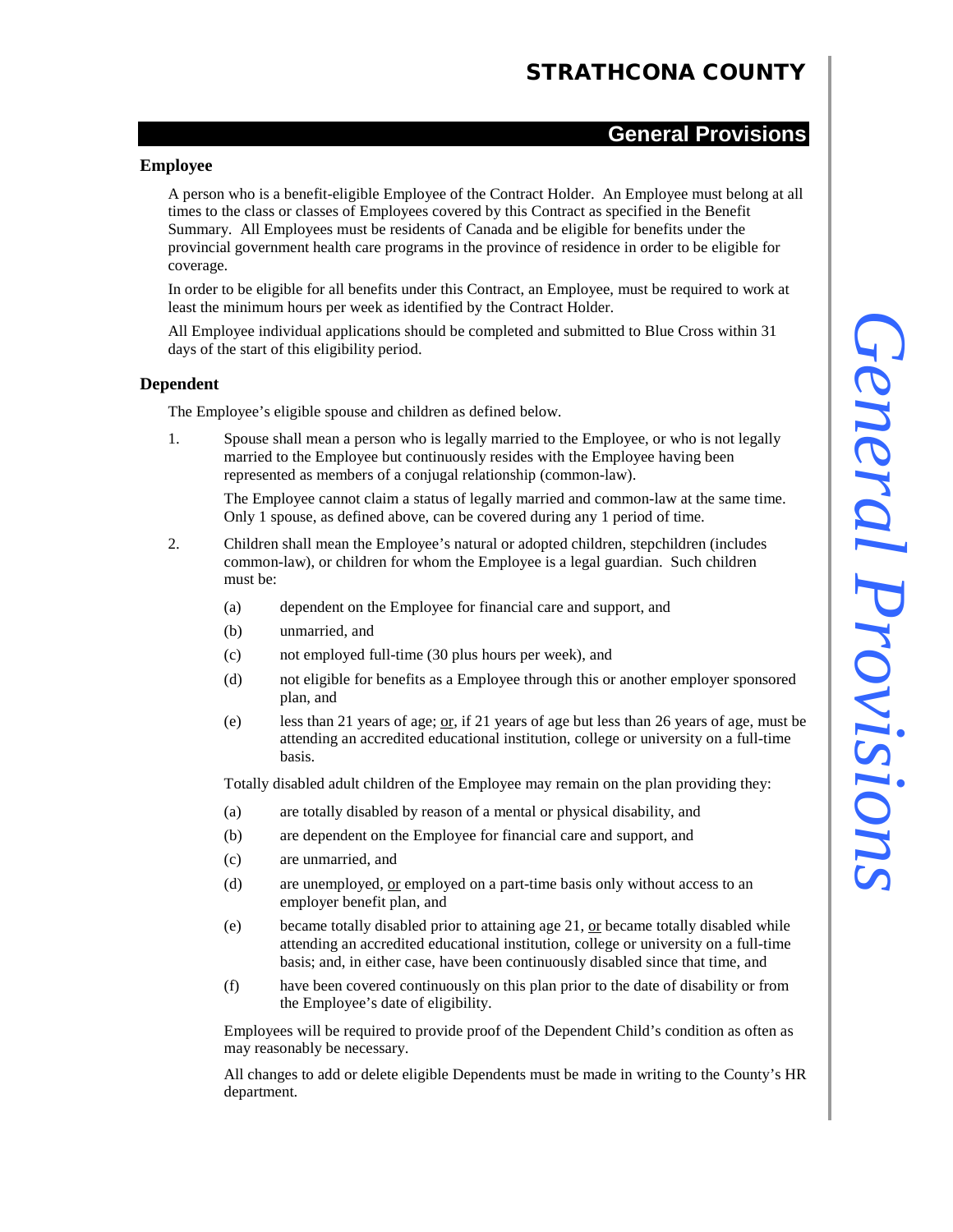### **Conversion Privilege**

#### **Health and Dental**

### **Conversion Privilege**

If a Member's coverage ceases because of termination of employment, or termination of membership in the class of Employees eligible for coverage under this Contract, then the Member may apply within 31 days of the termination date of this Contract to convert to one of the programs available to individuals through Blue Cross at that time.

The conversion option is also extended to Dependents. In the event of loss of coverage due to a change in status, or the Member's death, a spouse or dependent child may apply within 31 days of the change to convert to one of the programs available to individuals through Blue Cross at that time.

If you have any questions on the conversion option please call the Blue Cross customer service department at 780-498-8000 or the toll free number at 1-800-661-6995.

#### **Survivor Benefit**

In the event of a Member's death, Blue Cross will waive the monthly Member rates and continue benefits for the surviving Dependent(s) commencing the first day of the month following death and will be effective for a period not exceeding 12 months.

Survivor benefits are only applicable if the surviving Spouse does not have their own health and dental benefits. The Contract Holder will advise Blue Cross if the Survivor Benefit is to be offered.

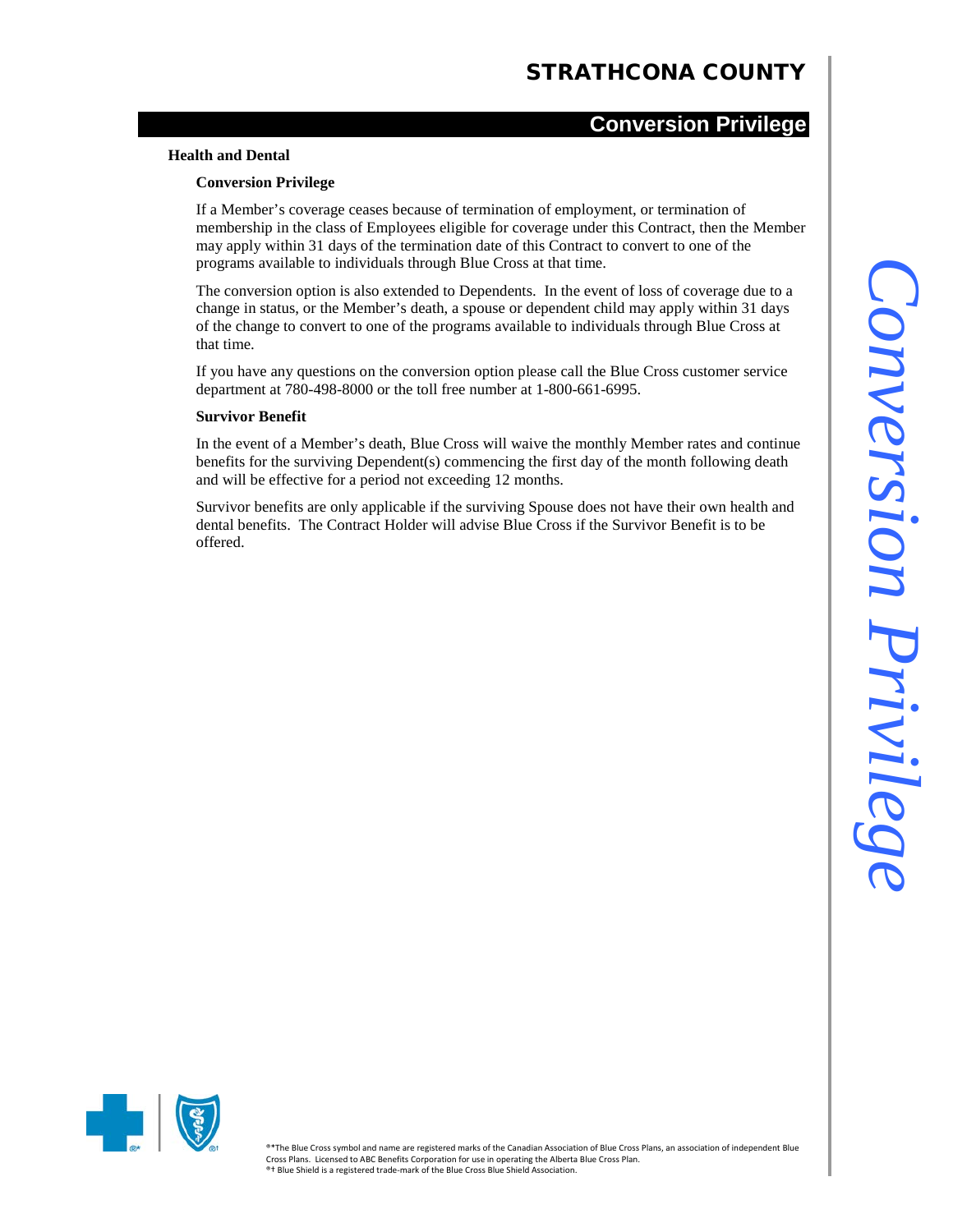### **Claiming Provisions**

#### **Claiming Benefits**

**Claims must be received by Blue Cross no later than 12 months after the date of service indicated on the receipt.**

There are two primary methods of claiming benefits.

- 1. **Direct billing** the service provider bills Blue Cross electronically and you pay only your share out-of- pocket (if any).
- 2. **Reimbursement** you pay the full amount upfront and submit a claim for reimbursement using one of the following methods:
	- online through your secure personal account with Blue Cross
	- using the Blue Cross 'My Benefits' app
	- drop off a paper claim at the Blue Cross office nearest you
	- submit a paper claim via Canada Post or courier services.

#### **Prescription Drugs and Hospitalization**

Most pharmacies and hospitals will bill Blue Cross directly.

#### **Paramedical Practitioners**

Some providers will bill Blue Cross directly.

#### **Dental**

Some providers will bill Blue Cross directly.

If yours does not, you must obtain a completed dental claim form from your dentist and submit the claim to Blue Cross. The dental office may use either a Blue Cross Dental Claim form or a Standard Dental Claim form. (They may offer to submit the claim electronically.)

#### **Emergency Medical Travel**

If you contacted the Travel Assistance Emergency Access Number on the back of your Blue Cross card at the time of seeking treatment, in some cases they will be able to arrange for direct billing.

For reimbursement of travel claims, use the Emergency Out of Province / Out of Country Claim form.

### **Claim Forms**

Claim forms can be obtained from the Blue Cross website or from most service providers.

#### **Receipts**

If you are submitting a paper claim, the original official receipt must accompany your claim. Keep a copy for your records.

If you are submitting your claim electronically, you must retain the original receipt in case you are randomly selected for a claim audit.

If you are submitting a claim for a service which was partially covered by your spouse's plan, the Explanation of Benefits and a copy of the original receipt may be used. Contact Blue Cross Customer Service for further clarification.